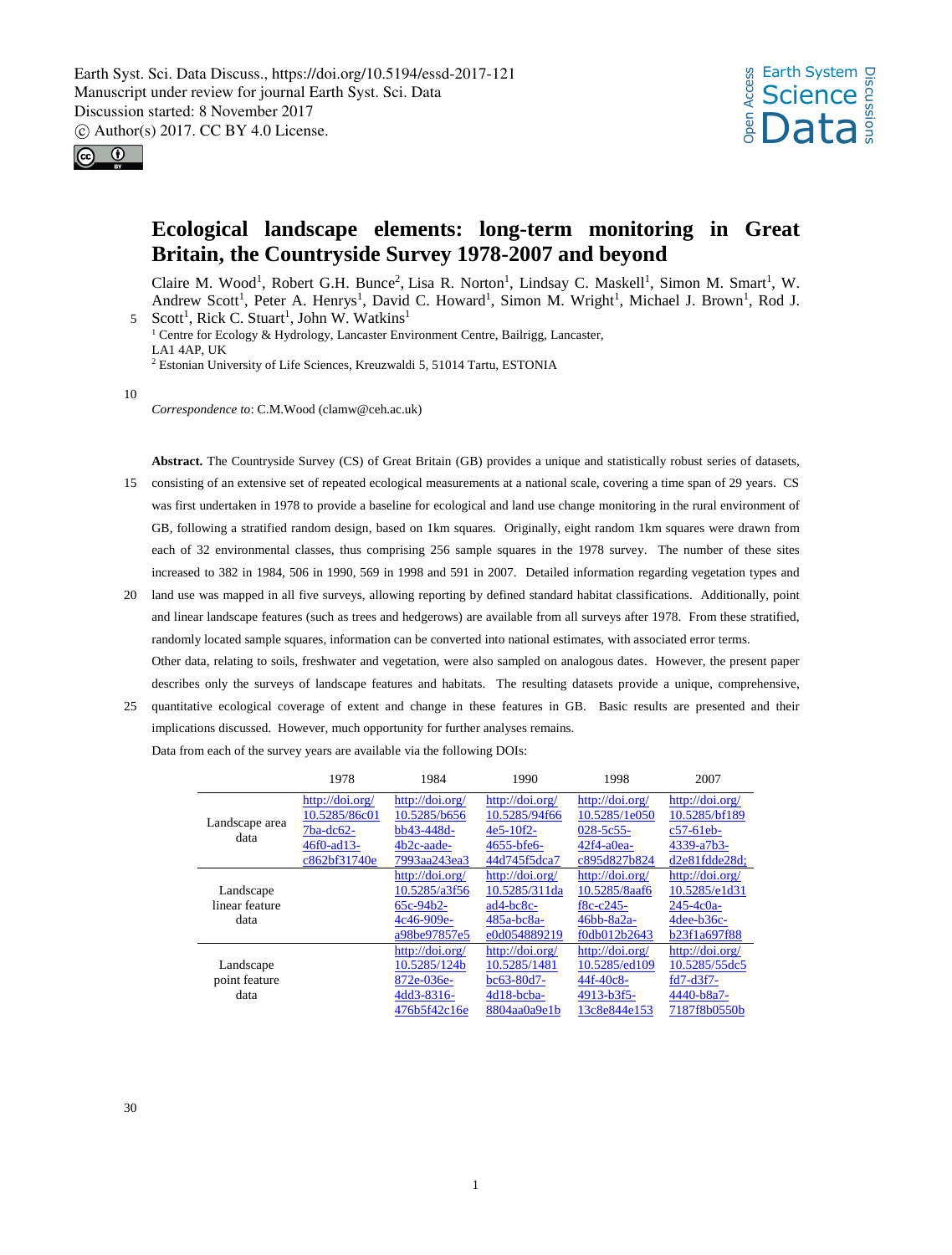



#### **1 Introduction**

The Countryside Survey (CS) of Great Britain (GB) was initiated in the late 1970s for the surveillance and monitoring of ecological and land cover change in the rural environment using quantitative and repeatable methods. Retaining standardised

- 5 methods to describe the habitats, landscape features, land use, soils, freshwater and vegetation present, has allowed data for subsequent surveys to estimate change. The history of the development of the methodology is given by Sheail and Bunce (2003). The survey provides a wealth of ecological data, consisting of a detailed range of measurements at a national scale, covering five surveys across a time span of 29 years (1978-2007), with the intention of future repeat surveys. A number of simultaneous surveys have also been undertaken in Northern Ireland (Cooper et al., 2009), complementing the GB survey,
- 10 and enabling reporting for the United Kingdom (UK) as whole. However, the data from GB are the focus of this paper. The survey is based on 1 km squares as a conveniently sized unit for landscape monitoring. This had previously been tested in Cumbria (1975) (Bunce and Smith, 1978) and Shetland (1974) (Wood and Bunce, 2016) in the years preceding the first GB survey in 1978. The survey design is based on a series of distributed, stratified, randomly selected 1 km squares from across Britain, which numbered 256 in 1978, 384 in 1984, 506 in 1990, 569 in 1998 and 591 in 2007 (Figure 1). The
- 15 stratification used is the Land Classification of 1 km squares in GB (Figure 2), which is based on a statistical analysis of topographic, physiographic and climatic attributes as described in (Bunce et al., 1996a;Bunce et al., 1996c) and summarized in Section 2.

The most geographically comprehensive element of the survey is the mapping of land cover and ecologically relevant landscape features, carried out in every survey undertaken thus far (1978, 1984, 1990, 1998, and most recently, 2007).

- 20 Across survey areas of 1km square, area, line and point features are mapped onto base maps, using a range of pre-determined coded options. Areas are categorised by predominant vegetation characteristics and, in 2007, were assigned to Broad and Priority Habitats (Jackson, 2000;Maddock, 2008), which are able to be translated into the Habitats of Annex 1 of the EU Habitats directive (Romão, 2013). Mapping was initially carried out using waterproof paper base maps, but for the first time in 2007, data were collected in digital format using rugged field computers.
- 25 With the inclusion of the vegetation data (as described in Wood et al. (2017)), soils and freshwater data (Emmett et al., 2010;Dunbar et al., 2010;Williams et al., 2010;Carey et al., 2008), the survey as a whole provides a wide range of nationally significant ecological datasets, globally unique in their geographical coverage and time span. The co-registration of all the data, in both time and space, along with the flexibility in coding make the datasets unique in describing and interpreting the drivers of change in the British landscape. In particular, other examples of field-mapped land cover data sets, with their
- 30 potential for assessing detailed changes in countryside structure at a national level, are not known to the authors. The majority of other field habitat mapping projects are one-off exercises which are not intended to monitor change and do not use repeatable methods. Monitoring requires more stringent procedures to ensure that differences recorded represent real change and not distortions due to differences between observers or recording technique, as described by Brandt et al. (2002). One commonly used option for landscape mapping is the use of large scale land cover maps, largely derived from satellite or
- 35 aerial imagery (Cole et al., 2015;Mayaux et al., 2004;Eva et al., 2004;Bartholomé and Belward, 2005). None of these examples include the same level of detail, with the same potential for assessing change or integrating with co-located *in-situ* data, over such a time span as the data from the Countryside Survey. Whilst the CS field data are complemented by a series of Land Cover Maps (Morton et al., 2011;Fuller et al., 2001;Fuller et al., 1994a), which are useful for determining habitat extent, they do not provide data to determine habitat quality and condition, habitat change or the extent and condition of
- 40 landscape point and line features.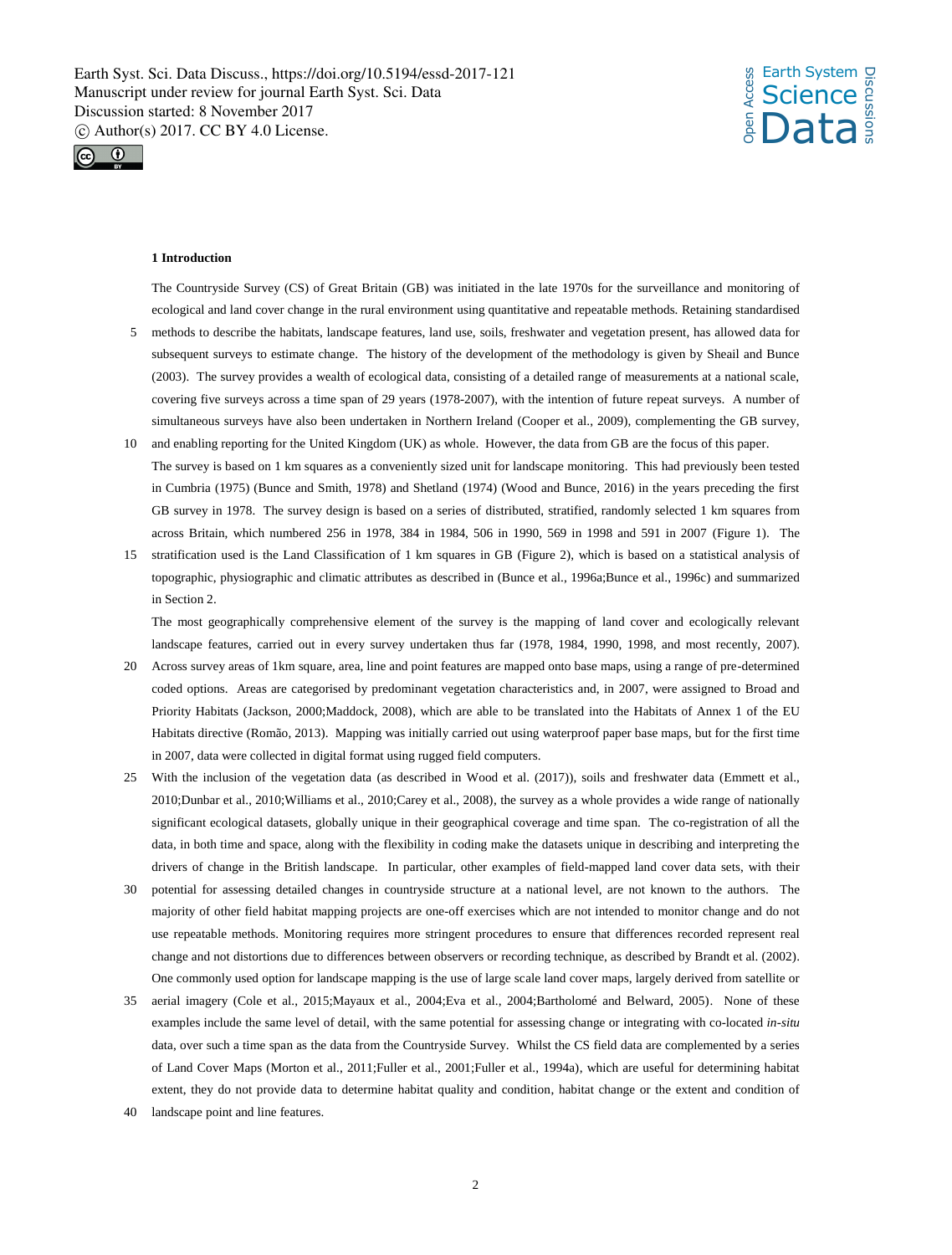



*Figure 1: Map of sampling locations across Britain Figure 2: ITE Land Classification, 2007*

5

#### **2 Survey design: site selection and stratification**

Following preliminary work undertaken within smaller regions of Britain (Wood and Bunce, 2016;Bunce and Smith, 1978), a sample unit of 1km square was found to be an effective size for capturing data within CS. A 1km square is small enough to survey in a relatively short period of time (1 week or less) and yet large enough to contain sufficient environmental 10 features to allow differentiation of the character of squares, and interaction between components to be examined.

- With over 240,000 1km squares in GB, a sampling approach was essential and a statistical environmental classification was constructed from which stratified, random samples were taken. This classification covered the whole of Great Britain using multivariate analysis of environmental factors, for example altitude and climate (converted into attributes which the statistical methods at the time could analyse) from each 1 km square (Bunce et al., 1996b). A primary objective of this
- 15 methodology was to minimise bias, as the classification divides the population into discrete strata that are then used to derive samples from which ecological parameters such as vegetation can be recorded. By using this statistically robust method, it is then possible to scale up the results from the sample sites to describe the entire population, with associated error terms. The sampling methodology was initially developed at regional scales in the early 1970s, for example in Shetland and Cumbria (Bunce and Smith, 1978;Wood and Bunce, 2016). Later it was extended to the whole of GB, but only on a grid of
- 20 1225 x 1 km squares as a consequence of the limitations of computing power at the time. By the end of the 1980s, all 1 km squares in GB had been classified into the same 32 strata, which was not technically possible at the start of the 1970s. Known as the 'Institute of Terrestrial Ecology (ITE) Land Classification of Great Britain' (Bunce et al., 1990, 1996a, b), it has evolved over the 30 year period (Sheail & Bunce (2003). However, changes in the stratification have all been conservative so as not to compromise previous work, and the basic stratification still underpins the CS, now with 45 strata 25 (or 'Land Classes'). Further details are provided in Wood et al., 2017.

#### **2.1 Sampling sites**

Having generated the classification to act as the sampling stratification system, the number of samples to be surveyed in the first (1978) survey was considered. Ideally, this number would depend on the size of the stratum (i.e. how many 1 km

- 30 squares of the class occurred in GB) and on the ecological variability within the stratum. Preliminary work had suggested that for ecological surveys of this type, at least eight samples per stratum were necessary in order to be representative of that stratum. As resources were constrained, eight squares were thus selected at random from each of the strata/Land Classes. These squares were taken from the grid of classified squares and thus the final sample for the first GB survey was a gridded, stratified, random sample of 256 1 km squares. The survey was carried out in the summers of 1977 (when a few pilot squares
- 35 were sampled) and 1978 and focused on vegetation quadrats and soils; habitat areas were also mapped.

### **2.2 Data collection methods**

The mapping component of CS has been carried out in the 1978, 1984, 1990, 1998 and 2007 surveys. When the methods for CS were first tested in the 1970s, the earlier regional surveys relied on vegetation plots to sample the habitats, features and

40 vegetation types in question, together with a record of description codes, as described in Wood and Bunce (2016). By 1978, it was realised that plot sampling points alone were failing to capture the range of land cover variation within squares, and mapping the land cover across the square would address this issue. Whilst the five distributed randomly located vegetation plots (per 1km square), with additional plots to represent rivers, roads and hedges are a key aspect of the survey for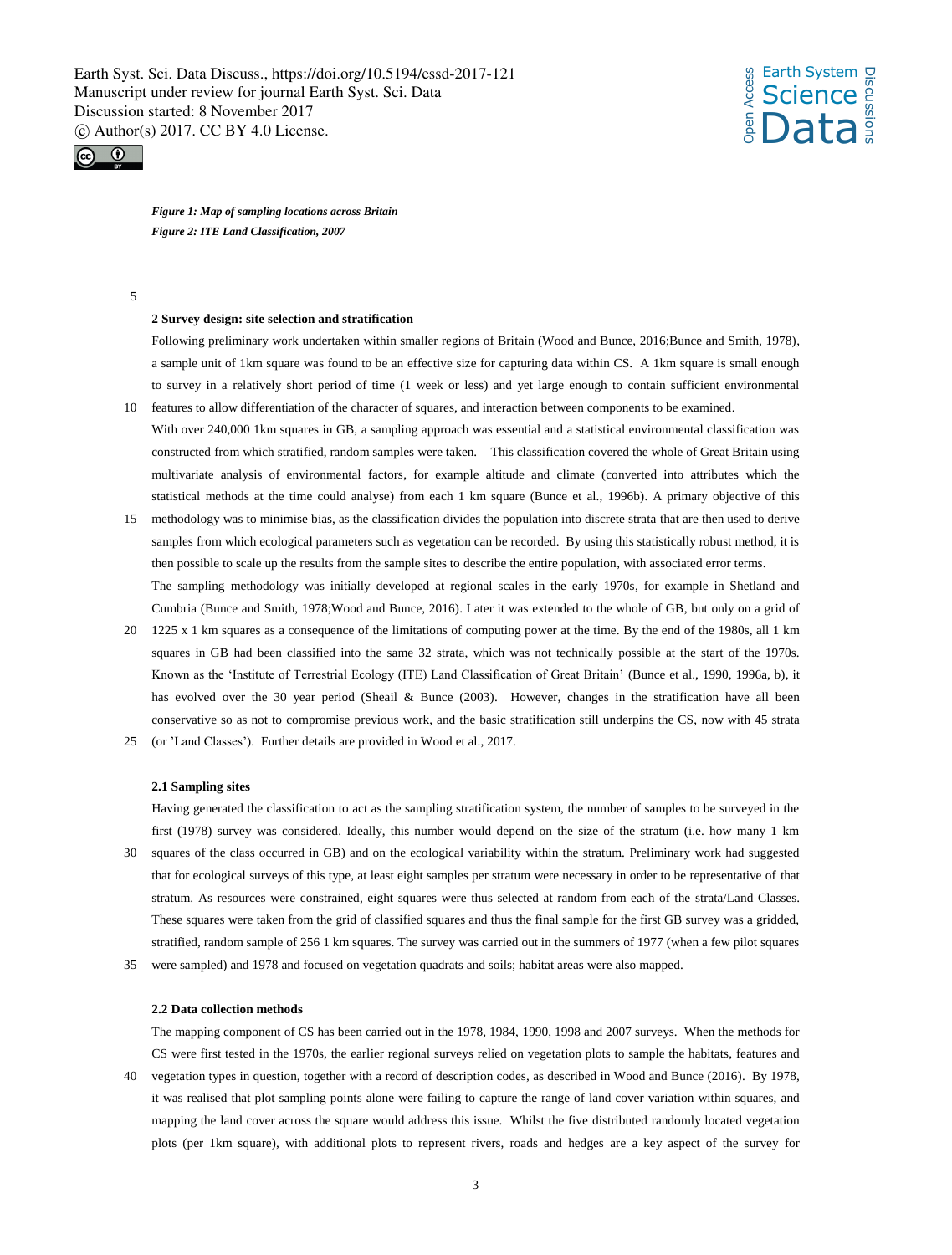## *s* Earth System<br>Let Science<br>Enception **Science** Data Discussions



measuring habitat quality, field mapping was introduced to the survey to obtain more robust estimates of habitat extent. Predetermined standard codes, described below, were used to define land cover categories which could be converted in to habitat classes. Within each survey area of 1km square, areal, line and point features are mapped onto base maps, using a range of pre-determined coded options, using the methodologies outlined below. For the 1978, 1984, 1990 and 1998

5 surveys, features were mapped onto a range of paper base maps (see Figure 3 for an example), arranged into 'themes' (for example, 'Agriculture and Natural Vegetation', 'Forestry', 'Structures'). In 2007, surveyors used electronic data capture equipment for the first time in CS, and new electronic mapping software ('CS Surveyor') was developed by the Centre for Ecology and Hydrology, in conjunction with the GIS software company, Esri UK. This enabled all features to be mapped onto the same, digital, base map (Figure 4), allowed more rapid reporting of results and allowed for validation in the field.

#### 10

*Figure 3: Example of a field mapping sheet Figure 4: Example of digital mapping interface*

#### **3. Mapped features**

#### 15 **3.1 Area features**

In the first survey in 1978, areas of distinct land cover types were drawn on base maps, then later transferred onto Ordnance Survey (the UK's national mapping agency) 1:10 000 base maps using a set of 80 codes (see Wood et al. (2012)). Cover types were mainly differentiated using dominant plant species, reflecting traditionally taught divisions between habitats based on indicator species. In the 1984 survey, the 1:10 000 base maps were annotated with an updated set of codes, but

- 20 maintaining the integrity of the previous definitions. Parcels and features were labelled on the map with alphabetic codes, and a set of numeric feature codes were recorded against each alphabetic map code. The surveyors entered information about each mapped polygon, including land-use (crop, grazing animals etc.) and at least the two most common species. The full code list is given in Barr (1984). The approach in 1990 was similar to 1984, again with a slightly updated codes list (Barr, 1990). Updating of codes reflected experience of habitat combinations gained in the field from previous surveys.
- 25 Methods of classifying land cover types in GB evolved (e.g. see (Wyatt et al., 1994)) and immediately prior to the 1998 CS, the Broad Habitat system was devised and introduced by the Joint Nature Conservation Committee (Jackson, 2000). As the surveys in 1978, 1984 and in 1990 were carried out using earlier definitions for habitats that were not directly related to the Broad Habitat classification, a translation protocol had to be developed to ensure that past data would remain valuable for investigating change. The 1978 data were translated to Broad Habitats in 2009 (Wood et al., 2012). In a few cases, the
- 30 translation of the 1978, 1984 and 1990 into the Broad Habitats has not been straightforward, due to inherent overlap between habitat classes. This largely affects Improved, Neutral, Acid and Calcareous Grasslands and also for Dwarf Shrub Heath, Bog, and Fen, Marsh and Swamp, but has been minimised by checks for consistency across surveys. Broad and Priority Habitats were identified using a key developed in 1998 (for the 1998 survey) and updated with improvements between 2001 and 2006 in time for the 2007 survey (see Maskell et al. (2008a)) utilising advice from many
- 35 experts on UK Biodiversity Action Plan (BAP) definitions. The habitat key provides detailed guidance on how to assign areas to habitat classes using indicator species as well as physiography and dominant plant cover. It includes a key to the newly classified Priority Habitats (Maddock, 2008) which were incorporated in the 2007 survey; polygons assigned to a Priority Habitat in 2007 could be 'back-allocated' to 1998 if the surveyor judged the patch had not changed across that time period. As well as mapping Priority Habitats, observers recorded associated species and were also encouraged to place a 2m
- 40 x 2m targeted sampling plot in each Priority Habitat if it did not already have an existing plot located in it (Wood et al., 2017). For the earlier surveys, Priority Habitats were assigned where there was an existing habitat code that matched the current definition (for example, 'Coastal saltmarsh').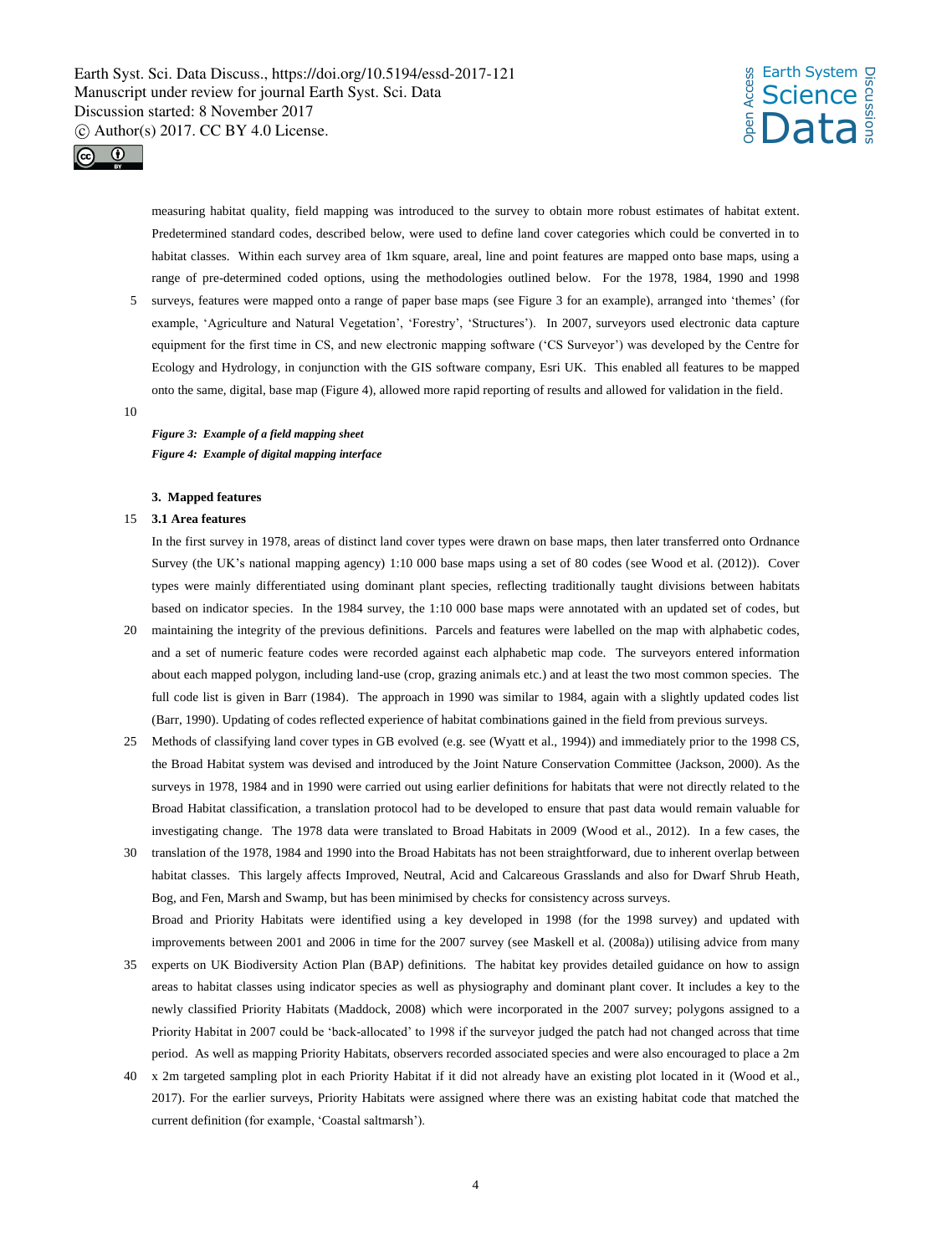



All features were mapped using a Minimum Mappable Unit (MMU) of 400m<sup>2</sup> (20m x 20m through to 80m x 5m). No habitat was mapped as a separate unit unless it had at least this extent. If surveyors felt that an important feature was not being captured they could either create mosaics of different habitats or map elements as points or lines; clear instructions were set out the field handbooks.

5 In the 1998 and 2007 surveys, surveyors concentrated particularly on identifying and mapping where change had taken place between surveys, with surveyors referring to the previously mapped data when surveying (with the exception of squares being mapped for the first time).

#### **3.2 Linear Features**

- 10 Linear features are landscape elements less than 5m wide that form lines in the landscape. CS records the length and condition of a range of linear features predominantly, but not exclusively, describing boundaries. These include managed woody linear features (i.e. hedges), unmanaged woody linear features (i.e. lines of trees), walls, fences, streams and a range of other linear features. Recorded linear features have a minimum length of 20m and may include gaps of up to 20m. All linear features are recorded unless they form part of a curtilage or they are within the woodland canopy. Woody linear
- 15 features, including hedges, remnant hedges and lines of trees were classified using a key developed for CS in 2005-2006 (Maskell et al., 2008a) following consultation with the Hedgerow Steering Group of the UK BAP. Precise definitions of features were recorded in the field handbooks (Barr, 1990;Barr, 1998;Maskell et al., 2008a). Linear features were not recorded in detail in 1978, but were recorded subsequently in 1984, 1990, 1998 and 2007.

#### 20 **3.3 Point features**

Point features are individual landscape elements that occupy less than an area of 20x20m. Point features may be trees or groups of trees, ponds and other freshwater features, physiological features such as cliffs, buildings and other structures with various use codes (for example, 'residential' or 'agricultural'). As with lines and areas, points are drawn and recorded on base maps using standard codes (Maskell et al., 2008a).

 $25$ 

#### **4. Data collected**

#### **4.1 Area data**

A summary of the categories of area data collected is given in Table 1. The areas of polygons allocated to Broad Habitats are available for each survey year. Additional information was collected in 1984, 1990, 1998 and 2007. This additional 30 information includes the broad land use category of each polygon, a list of key species in the polygon and cover, Diameter at Breast Height (DBH) of trees where the polygon is forestry, and the width of verges where the element is a 'transport' type (such as a road).

| <b>Attribute</b>               | <b>Description</b>                                          | 1978 | 1984 | 1990 | 1998        | 2007 |
|--------------------------------|-------------------------------------------------------------|------|------|------|-------------|------|
| Broad/Priority Habitat<br>area | <b>BAP Broad Habitat</b>                                    | X    | X    | X    | X           | X    |
| Theme                          | Broad land use category, e.g.<br>'agricultural crops'       | (x)  | X    | X    | X           | X    |
| Primary Attribute              | Feature name e.g. 'potatoes'                                | (x)  | X    | X    | X           | X    |
| <b>Species</b>                 | Species where relevant                                      | (x)  | X    | X    | X           | X    |
| <b>Species Cover</b>           | Cover of above species across polygon                       |      | X    | X    | X           | X    |
| Primary Qualifier              | Additional information pertaining to<br>primary attribute   |      | X    | X    | X           | X    |
| Structure Use                  | Use, where theme is 'structures'                            |      | X    | X    | X           | X    |
| Physiography Cover             | Cover, used where theme is 'inland<br><i>physiography</i> ' |      |      | X    | $\mathbf x$ | X    |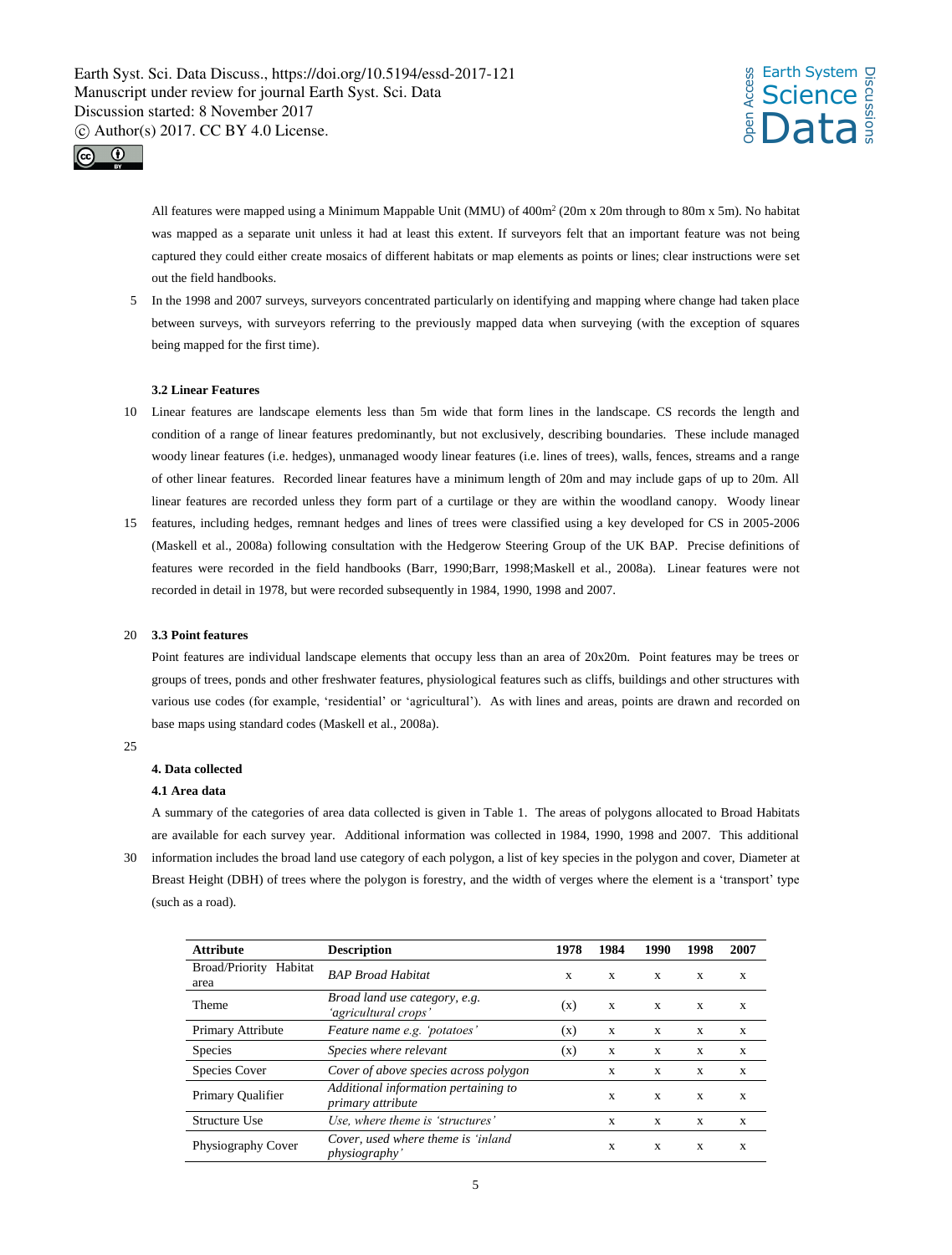

| Road Verge A        | Width of verge A where theme is<br>'transport'                               | X | X | X | X |
|---------------------|------------------------------------------------------------------------------|---|---|---|---|
| Road Verge B        | Width of verge B where theme is<br>'transport'                               | X | X | X | x |
| <b>Modal DBH</b>    | Modal Diameter at Breast Height<br>(DBH), where theme is 'forestry'.         | X | X | X | x |
| Mosaic Percent Area | If Broad Habitat is classed as mosaic, %<br>cover of each primary attribute. |   |   | X | x |
|                     | Table 1. Data collected within mapped polygons.                              |   |   |   |   |

**4.2 Linear feature data**

A summary of the categories of linear feature data collected is given in Table 2. Descriptions of features and attributes are 5 available for each survey year between 1984 and 2007, with additional detail being collected in 1998 and 2007 regarding the condition of hedgerows, such as widths, signs of management, and margins.

| <b>Attribute</b>       | <b>Description</b>                                                                                                                                                                                | 1984 | 1990 | 1998 | 2007 |
|------------------------|---------------------------------------------------------------------------------------------------------------------------------------------------------------------------------------------------|------|------|------|------|
| Length                 | Length of feature                                                                                                                                                                                 | X    | X    | X    | X    |
| Theme                  | Feature name, e.g. 'bank, 'inland water',<br>'woody linear feature'                                                                                                                               | X    | X    | X    | X    |
| Primary<br>Attribute   | Feature type, e.g. 'stone bank', 'canal'                                                                                                                                                          | X    | X    | X    | X    |
| Height                 | Height of feature, where appropriate                                                                                                                                                              | X    | X    | X    | X    |
| <b>Base Height</b>     | Basal height of feature (hedgerow)                                                                                                                                                                |      |      | X    | X    |
| Width                  | Width of feature (hedgerow)                                                                                                                                                                       |      |      | X    | X    |
| Modal DBH              | Diameter at Breast Height (DBH)                                                                                                                                                                   | X    | X    | X    | X    |
| Condition              | Condition assessment (walls, fences)                                                                                                                                                              | X    | X    | X    | X    |
| Historic<br>Management | Evidence of<br>historic management                                                                                                                                                                |      |      | X    | X    |
| Evidence<br>Management | Evidence of recent management (none,<br>newly planted, cutting<br>e.g. flail or saw $\left[ \langle 3\rangle r s \rangle \right]$ , laying or<br>coppicing)<br>[<5yrs], both of the preceding two |      | X    | X    | X    |
| <b>Staked Trees</b>    | Staked individual trees within the feature                                                                                                                                                        |      | X    | X    | X    |
| <b>Tree Protectors</b> | Tree protectors                                                                                                                                                                                   |      | X    | X    | X    |
| Line of Stumps         | Whether feature a line of stumps                                                                                                                                                                  |      | X    | X    | X    |
| Vertical<br>Gappiness  | % of breaks which extend<br>from canopy to ground along hedgerow                                                                                                                                  |      |      | X    | X    |
| Margin Width<br>Left   | Margin width on left side of feature                                                                                                                                                              |      |      | X    | X    |
| Margin Width<br>Right  | Margin width on right side of feature                                                                                                                                                             |      |      | X    | X    |
| Species<br>Composition | Mixed species, $>50\%$ hawthorn, $>50\%$<br>other (hedgerow)                                                                                                                                      | X    | X    | X    | X    |
| Species                | Tree/shrub species                                                                                                                                                                                | X    | X    | X    | X    |
| Proportion             | Proportion of species in feature                                                                                                                                                                  | X    | X    | X    | X    |

*Table 2. Data collected regarding linear features*

#### 10 **4.3 Point feature data**

A summary of the categories of point feature data collected is given in Table 3. Data on the type of feature has been collected in each survey since 1984, including details on species, use (where appropriate) and DBH of trees. Additional information regarding veteran trees was recorded in 1998 and 2007, when up to 10 veteran trees were recorded per square, consisting of the first two veteran trees of each species encountered in the field.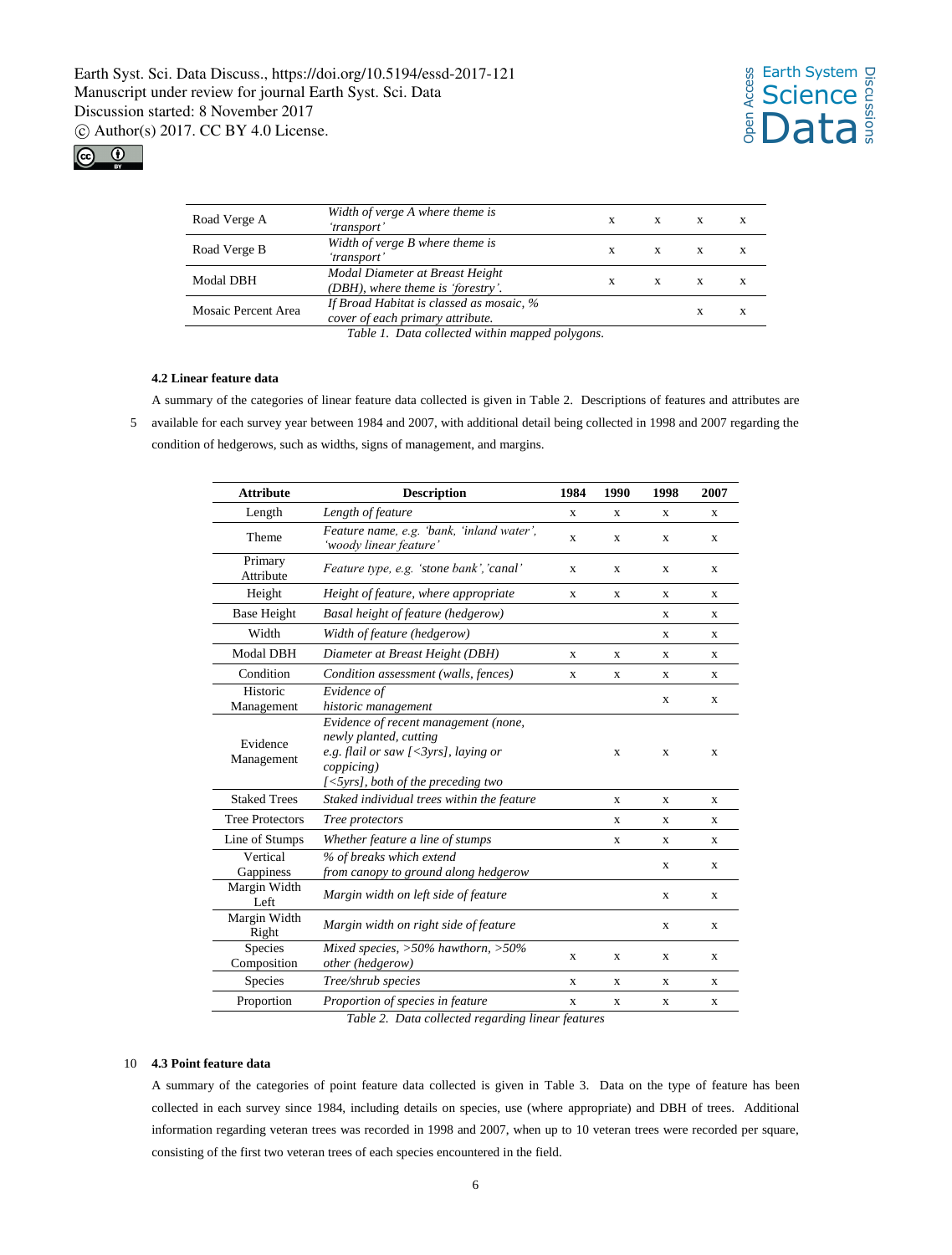



|         | <b>Attribute</b>         | <b>Description</b>                                            | 1984        | 1990        | 1998        | 2007        |
|---------|--------------------------|---------------------------------------------------------------|-------------|-------------|-------------|-------------|
|         | Theme                    | <b>Broad land use category</b><br>e.g. 'forestry', 'building' | $\mathbf x$ | X           | X           | X           |
|         | Primary Attribute        | Feature type, e.g.<br>'Individual tree'                       | X           | X           | X           | X           |
|         | Species                  | Species, where relevant                                       | X           | X           | X           | X           |
|         | Proportion               | Proportion of species in<br>feature                           | X           | X           | X           | X           |
|         | Use                      | Use where appropriate,<br>e.g. 'agricultural'                 | X           | X           | X           | X           |
|         | <b>Buffer</b>            | Buffer zone present                                           |             |             | X           | X           |
|         | <b>Modal DBH</b>         | <b>Modal Diameter at Breast</b><br>Height (DBH)               | $\mathbf x$ | $\mathbf x$ | X           | X           |
|         | <b>Tree Dead</b>         | Dead tree                                                     |             |             | $\mathbf x$ | X           |
|         | <b>Missing Limbs</b>     | Missing branches                                              |             |             | X           | X           |
|         | Dead Wood                | Dead wood attached to<br>trunk                                |             |             | X           | X           |
|         | Dead Missing Bark        | Dead, loose missing bark                                      |             |             | X           | X           |
| Veteran | <b>Lightning Strikes</b> | Evidence of lightning<br>strikes                              |             |             | X           | X           |
| trees   | <b>Hollow Trunk</b>      | Hollow trunk or major rot<br>sites                            |             |             | $\mathbf x$ | $\mathbf x$ |
|         | Veteran Tree Type        | Standard, pollard or<br>lavered                               |             |             | X           | X           |
|         | <b>Epiphyte Cover</b>    | Epiphytes: rare, present,<br>abundant?                        |             |             | $\mathbf x$ | X           |
|         | <b>Ivy Cover</b>         | Ivy cover: $30\%$ or $>30\%$                                  |             |             | $\mathbf x$ | $\mathbf x$ |
|         | Canopy Live              | % of canopy live                                              |             |             | X           | X           |

*Table 3. Data collected regarding point features*

#### 5 **5. Data quality**

Each field survey was carried out by teams of experienced botanical surveyors, and was preceded by an intensive training course, ensuring high standards and consistency of methodology, identification, effort and recording across CS according to criteria laid out in the field handbooks (Barr, 1998;Barr, 1990;Bunce, 1978;Maskell et al., 2008a;Barr, 1984). During the surveys, survey teams were initially supervised and later monitored by experienced project staff.

- 10 Data were recorded on waterproof paper sheets in 1978, 1984, 1990 and 1998 and were subsequently digitized from the field sheets, following defined procedures. The digitised data have always been stored in secure, regularly backed-up databases. The 1984, 1990 and 1998 data were digitized in the 1990s, the linework being stored in Esri's ArcINFO™ Geographical Information System (Esri, 2017) coverages with the attributes being stored in an Oracle (Oracle Corporation, 2017) database. Before the 2007, a data migration process was undertaken to transform each survey's data set into matching schemas,
- 15 incorporating the point and linework and attributes into a geodatabase stored in Oracle and accessed via ArcSDE (Esri, 2017). The habitat polygons from 1978 were not digitized until 2009 (Wood et al., 2012), and were thus not reported in Carey et al. (2008).

The move to electronic capture methods using a specially designed software package ('CS Surveyor') in 2007 removed the need for post-survey digitizing and therefore eliminated a potential source of error. Improvements to data quality resulted

20 from the inclusion of mandatory data entry fields for each feature, prompts for expected data for each of the mapped feature types and the removal of issues of illegible records. The use of a digital system enabled surveyors to ensure that each of the mapped components had been visited and to record whether change had occurred against each entry. This requirement to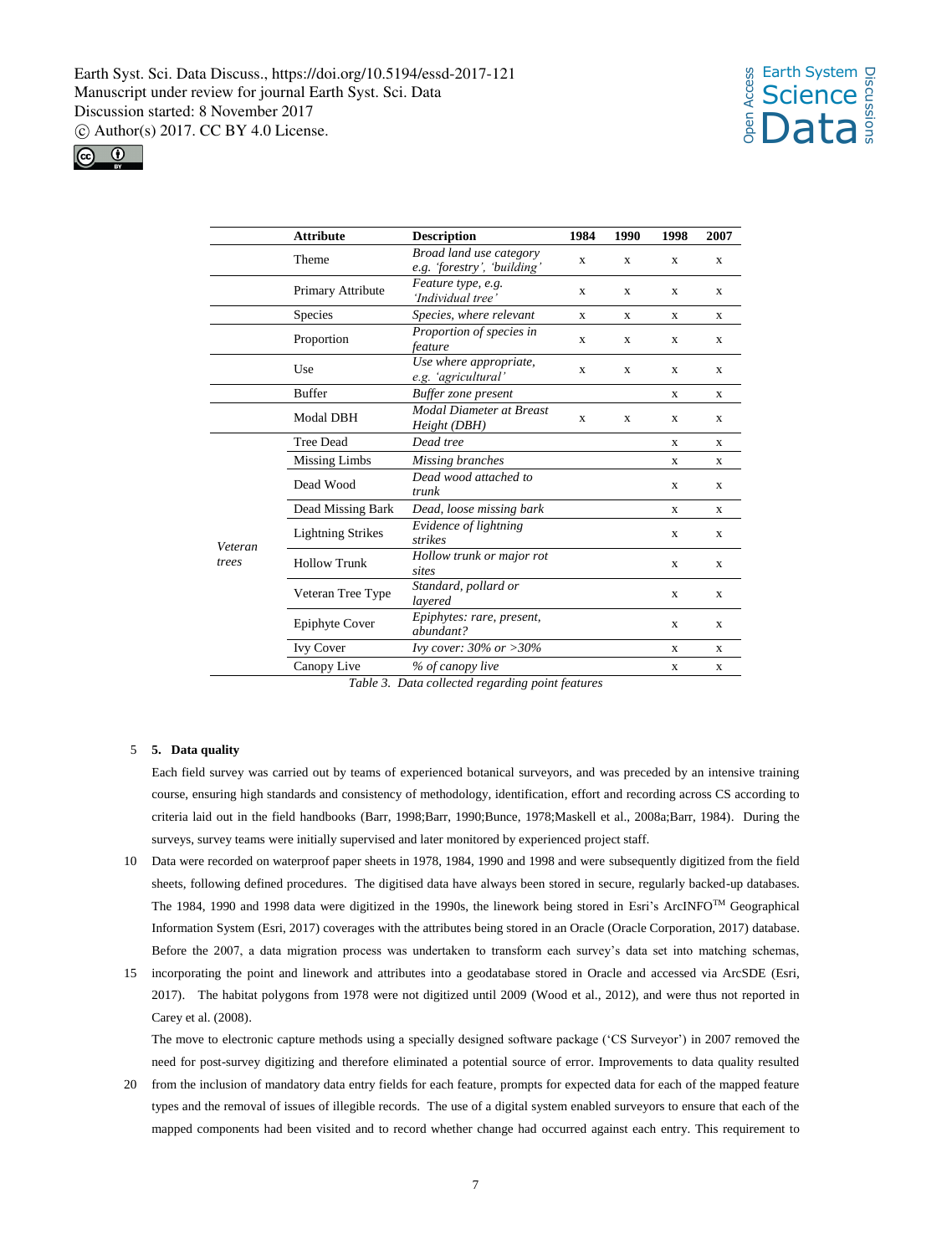



record change was a compulsory element of the survey, enforced by the digital system when any changes were made to mapped habitats and features.

Additionally, the data were transferred back to the office soon after completion, enabling prompt data checking. Surveyors and managers could communicate readily to discuss any issues arising.

- 5 Quality Assurance (QA) exercises were undertaken during the 1990, 1998 and 2007 surveys, which involved a second team of surveyors (QA assessors) repeating the survey for all or part of a square. The 1990 QA report (Prosser and Wallace, 1992) cited an 89% agreement between the field surveyors and QA assessors recording of primary land cover codes, and an 80% agreement for primary boundary codes. The 1998 report (Prosser and Wallace, 1999) gave an 88% agreement between the field surveyors and QA assessors recording of primary land cover codes, and an 85% agreement for primary boundary
- 10 codes. In 2007 (Norton et al., 2008), an assessment was made of point features, which had an 89% agreement; linear features, a 99% match and a 73% agreement at the polygon level. This last figure appears lower than the figures in the 1990 and 1998 assessments, but was assessed slightly differently, being at the Broad/Priority Habitat level, rather than the primary code level. This introduced minor discrepancies (particularly between the choice of Broad or Priority Habitat) which could largely be rectified with post-processing of the data.
- 15 A limitation of the datasets is that the exact site locations are held confidentially to protect landowner privacy (most sites are privately owned and surveys are only undertaken with prior permission), and also to secure the long term nature of the project. As a consequence of this, the raw habitat data are not available as spatial datasets; rather as flat files, which may be analysed spatially at the level of the 45 environmental Land Classes, in conjunction with the ITE Land Classification dataset (Bunce et al., 2007). Regional estimates below the level of these Land Classes are not statistically robust due to sampling
- 20 limitations, as described by Bunce et al. (1996b). National estimates are available in spatial formats, as detailed in Section 10.

#### **6. Methodological Development**

- The success of the sampling methodology overall has been discussed in Wood and Bunce (2016). The method of habitat 25 mapping is deemed to be highly successful for collecting the necessary data, and is currently the only method that provides such detailed information at a national level, with the additional benefit of being able to assess change reliably. However, although CS is a sample survey, field data collection is still a relatively expensive method of gathering information and various other options for capturing the same information have been proposed, particularly using remotely sensed methods. An assessment of using aerial photography to map habitats (in particular, condition) has been made in Wood et al. (2015).
- 30 Broad Habitats can be generally mapped from aerial photography, with some habitats, such as Broadleaved Woodland, being more successfully mapped from the air than others, such as Fen, Marsh and Swamp. However, many elements, especially structural and species attributes, cannot be mapped successfully from the air. No detailed measurements or condition assessments were possible for any landscape feature from the aerial photos alone. Virtually no species were identified for most of the feature types, although infra-red photography has now been used to improve habitat identification and
- 35 composition (Ståhl et al., 2011). Several Broad Habitats rely on a thorough knowledge of the plant species occurring there, before a correct identification can be made. This is particularly important in differentiating between certain habitats, such as types of grassland and for the identification of Priority Habitats in particular (for example Purple Moor Grass Rush Pasture). In a survey such as CS, from which estimates for the whole of Great Britain are produced (Carey et al., 2008), a significant national underestimate of many features would result from mapping undertaken from aerial photos, and changes would be
- 40 difficult, if not impossible, to assess. Similarly, although imagery available from drones is becoming more widespread, the detail remains below the level gained from field survey and whilst it could potentially be used to increase the speed and accuracy of mapping habitats and land cover extents, this would be at a cost.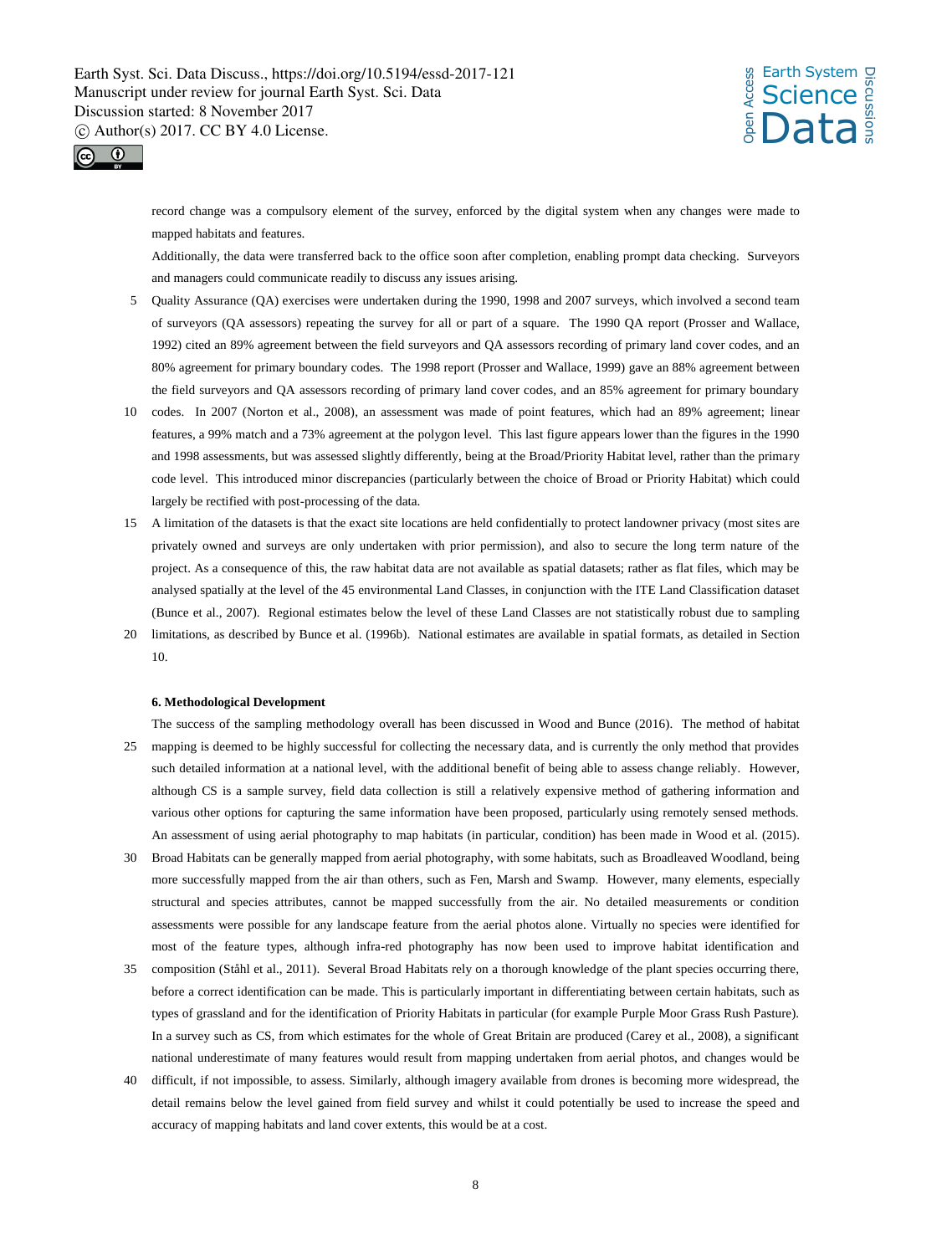## *s* Earth System<br>Let Science<br>Enception **Science** Data Discussions



These issues are also to be taken into account when assessing the use of satellite derived data, such as the series of Land Cover Maps of Great Britain (Morton et al., 2011). Whilst these products give an excellent coverage of Broad Habitat extents for the whole of the United Kingdom, the ecological detail outlined above is not included, neither are details regarding point or line features (Fuller et al., 1994b). It is also not currently possible to estimate change from the Land

5 Cover Map series, as the earlier maps use different mapping classes to the later ones (classes that are not directly comparable), and in comparison with CS field data, they have an accuracy of approximately 62% (in 2007) at the Broad Habitat level (Morton et al., 2011)).

Rather than mapping the full extent of habitats and features within the 1km squares, information based on a grid or dispersed points could potentially save time in the field (as for example, in a survey of 'key habitats' (Hornung et al., 1997;Barr et al.,

10 2017). Whilst this would still provide the potential to produce national estimates for areas, much information regarding point and line features, and landscape structure and pattern would be lost. It is important that any new technologies or methodologies employed must be compatible with the existing databases.

Whilst certain concessions in recording could potentially be made, perhaps particularly for features/habitats with slow rates of change, the current methodology gives an optimal dataset for the full exploration of ecological issues particularly in 15 relation to habitat change, some of which are outlined below.

#### **7. Use of the data**

The Countryside Survey provides a valuable resource, offering potential for a wide range of analyses at different temporal and spatial scales. A major benefit of the programme is the co-location of a wide range of recorded ecological variables (i.e.

- 20 soil, vegetation, land cover and water). Monitoring of these variables is of key importance for identifying environmental change, evaluating policy responses and identifying drivers and processes of ecological change. The results presented constitute the main findings from CS2007 that have, to date, appeared across a number of UK and country level reports for policy makers (countrysidesurvey.org.uk). CS, in common with comparable national surveys (e.g. Stahl et al., 2011), has been funded for both science and policy objectives (Norton et al., 2012b).
- $25$

#### **7.1 Stock and change: national estimates of Broad Habitat areas**

The recording framework for Broad Habitats within CS makes it possible to provide national estimates for both the extent (in each survey year) and the change in extent (1990, 1998 and 2007) for Broad and Priority Habitats, using the data from the Countryside Surveys. Estimates of change can be also made using the 1978 and 1984 data, but without the same level of

- 30 confidence, due to the smaller sample size in those surveys. National estimates of the extent of 17 Broad Habitats and 12 Priority Habitats in 1998 and 2007 are presented in (Carey et al., 2008). Priority Habitats include Upland Mixed Ash Wood, Wet Woodland, Upland Oakwood, Lowland Mixed Deciduous, Upland Birch Woods, Upland and Lowland Calcareous Grassland, Upland and Lowland Dwarf Shrub Heath, Reedbed and Purple Moor Grass Rush Pasture, as well as the linear feature Priority Habitat, hedges.
- 35 The condition of the vegetation surveyed in each Broad Habitat has been reported for the 1990, 1998 and 2007 Countryside Surveys. This is because the position of each vegetation plot is known (Wood et al., 2017) and so the species data recorded in each plot can be referenced to a specific Broad Habitat.

National Estimates are based on calculations of the extents of each Broad or Priority Habitat for each of the 45 Land Classes for England, Scotland and Wales individually; and for Great Britain. The procedure traditionally (up until 1998) used for

40 calculating regional or national estimates was to produce means and standard errors for the quantity of interest for each Land Class and then to combine these to produce an estimated mean or total (with associated standard error) for the specified region as described by (Haines-Young et al., 2003). The method of combination differed depending on whether a total or mean figure is required, but in both cases involved weighting the individual Land Class estimates by values proportional to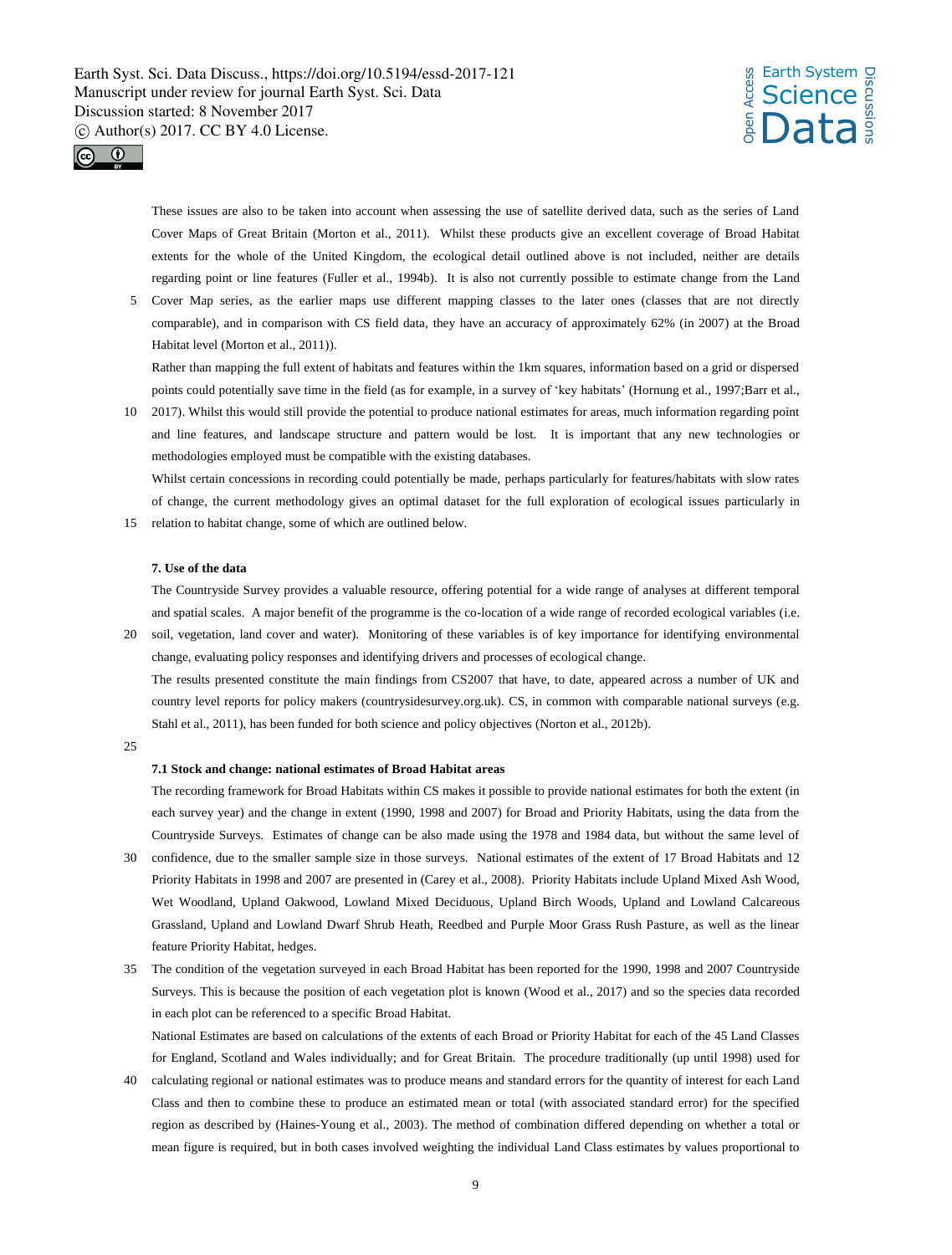## *s* Earth System<br>Let Science<br>Enception **Science** Data Discussions



the area of land within the Land Class. Testing for significance requires more information about the distribution of an estimate than just its standard error. Prior to 1998, significance was assessed by assuming normality of estimates. In 1998, because of concerns about the validity of this assumption, largely because of the skewness of some of the features being estimated, standard errors and confidence intervals for square level data were estimated using the bootstrap method (Efron

- 5 and Tibshirani, 1993). Essentially bootstrapping involves treating sample data as a population from which to resample. Each resample produces a separate estimate of some quantity of interest, for example stock or change. A large number of resamples (typically 1000 or 10,000) then gives an approximation to the distribution of the required estimate, from which any statistic can be extracted. The main advantage of this method of estimation for CS is that it allows for non-normality in the data, without requiring details of the actual distribution. As such it provides more accurate measurements of significance.
- 10 Prior to 2007, comparison between years was difficult because of the gradual increase in the number of sample squares in each of the years. In CS1998, the change between 1990 and 1998 was calculated using only data from those squares that were surveyed in both 1990 and 1998. Change was only calculated between squares that had been surveyed in both of the years in question, leading to minor discrepancies between the difference between the stock estimates, and the change estimates reported. In order to address this issue of incompatibility and to make better use of all the data collected in the
- 15 survey, a new analytical procedure, the 'consistent model', was developed for CS2007 which uses all available information from the time series (Scott, 2008). National estimates of Broad Habitats for each survey year for Great Britain are presented in Table 4.

|                                       | <b>Great Britain</b> |                       |            |                   |            |                   |            |                       |            |                 |
|---------------------------------------|----------------------|-----------------------|------------|-------------------|------------|-------------------|------------|-----------------------|------------|-----------------|
|                                       |                      | 1978                  |            | 1984              | 1990       |                   | 1998       |                       |            | 2007            |
| <b>Broad Habitat</b>                  | 000s<br>ha           | $%$ area<br>$of$ $GB$ | 000s<br>ha | $%$ area<br>of GB | 000s<br>ha | $%$ area<br>of GB | 000s<br>ha | $%$ area<br>$of$ $GB$ | 000s<br>ha | % area<br>of GB |
| Broadleaved Mixed and Yew<br>Woodland | 995                  | 4.3                   | 1317       | 5.6               | 1343       | 5.8               | 1328       | 5.7                   | 1406       | 6.0             |
| Coniferous Woodland                   | 1413                 | 6.1                   | 1243       | 5.3               | 1239       | 5.3               | 1386       | 5.9                   | 1319       | 5.7             |
| Boundary and Linear Features          | 364                  | 1.6                   | 491        | 2.1               | 581        | 2.5               | 511        | 2.2                   | 496        | 2.1             |
| Arable and Horticulture               | 5105                 | 21.9                  | 5283       | 22.7              | 5025       | 21.6              | 5067       | 21.7                  | 4608       | 19.8            |
| <b>Improved Grassland</b>             | 5188                 | 22.3                  | 5903       | 25.3              | 4619       | 19.8              | 4251       | 18.2                  | 4494       | 19.3            |
| <b>Neutral Grassland</b>              | 1442                 | 6.2                   | 467        | 2.0               | 1669       | 7.2               | 2007       | 8.6                   | 2176       | 9.3             |
| Calcareous Grassland                  | 53                   | 0.2                   | 75         | 0.3               | 78         | 0.3               | 61         | 0.3                   | 57         | 0.2             |
| <b>Acid Grassland</b>                 | 1786                 | 7.7                   | 1476       | 6.3               | 1821       | 7.8               | 1502       | 6.4                   | 1589       | 6.8             |
| <b>Bracken</b>                        | 258                  | 1.1                   | 439        | 1.9               | 272        | 1.2               | 315        | 1.3                   | 260        | 1.1             |
| Dwarf Shrub Heath                     | 1677                 | 7.2                   | 1388       | 6.0               | 1436       | 6.2               | 1299       | 5.6                   | 1343       | 5.8             |
| Fen, Marsh, Swamp                     | 231                  | $\mathcal{I}$         | 428        | 1.8               | 427        | 1.8               | 425        | 1.8                   | 392        | 1.7             |
| Bog                                   | 2004                 | 8.6                   | 2303       | 9.9               | 2050       | 8.8               | 2222       | 9.5                   | 2232       | 9.6             |
| Standing Open Waters and<br>Canals    | 360                  | 1.5                   | 284        | 1.2               | 200        | 0.9               | 196        | 0.8                   | 204        | 0.9             |
| <b>Rivers and Streams</b>             | 75                   | 0.3                   | 70         | 0.3               | 70         | 0.3               | 65         | 0.3                   | 58         | 0.2             |
| Montane                               | n/a                  | n/a                   | 41         | 0.2               | n/a        | n/a               | 41         | 0.2                   | 42         | 0.2             |
| <b>Inland Rock</b>                    | 190                  | 0.8                   | 38         | 0.2               | 76         | 0.3               | 111        | 0.5                   | 101        | 0.4             |
| Built Up Areas and Gardens            | 1441                 | 6.2                   | 1268       | 5.4               | 1266       | 5.4               | 1279       | 5.5                   | 1323       | 5.7             |
| Other land                            | 249                  | 1.1                   | n/a        | n/a               | 659        | 2.8               | 762        | 3.3                   | 731        | 3.1             |
| Unsurveyed urban land                 | 482                  | 2.1                   | n/a        | n/a               | 482        | 2.1               | 482        | 2.1                   | 482        | 2.1             |
| Total area                            | 23313                |                       | 23313      |                   | 23313      |                   | 23313      |                       | 23313      |                 |

*Table 4: Estimated area ('000s ha) and percentage of land area of Broad Habitats in Great Britain from 1978 to 2007. Note*  20 *that because of changes in definitions that have been applied retrospectively, the estimates from 1990 and more especially 1984 and 1978 are not in all cases directly comparable with later surveys.*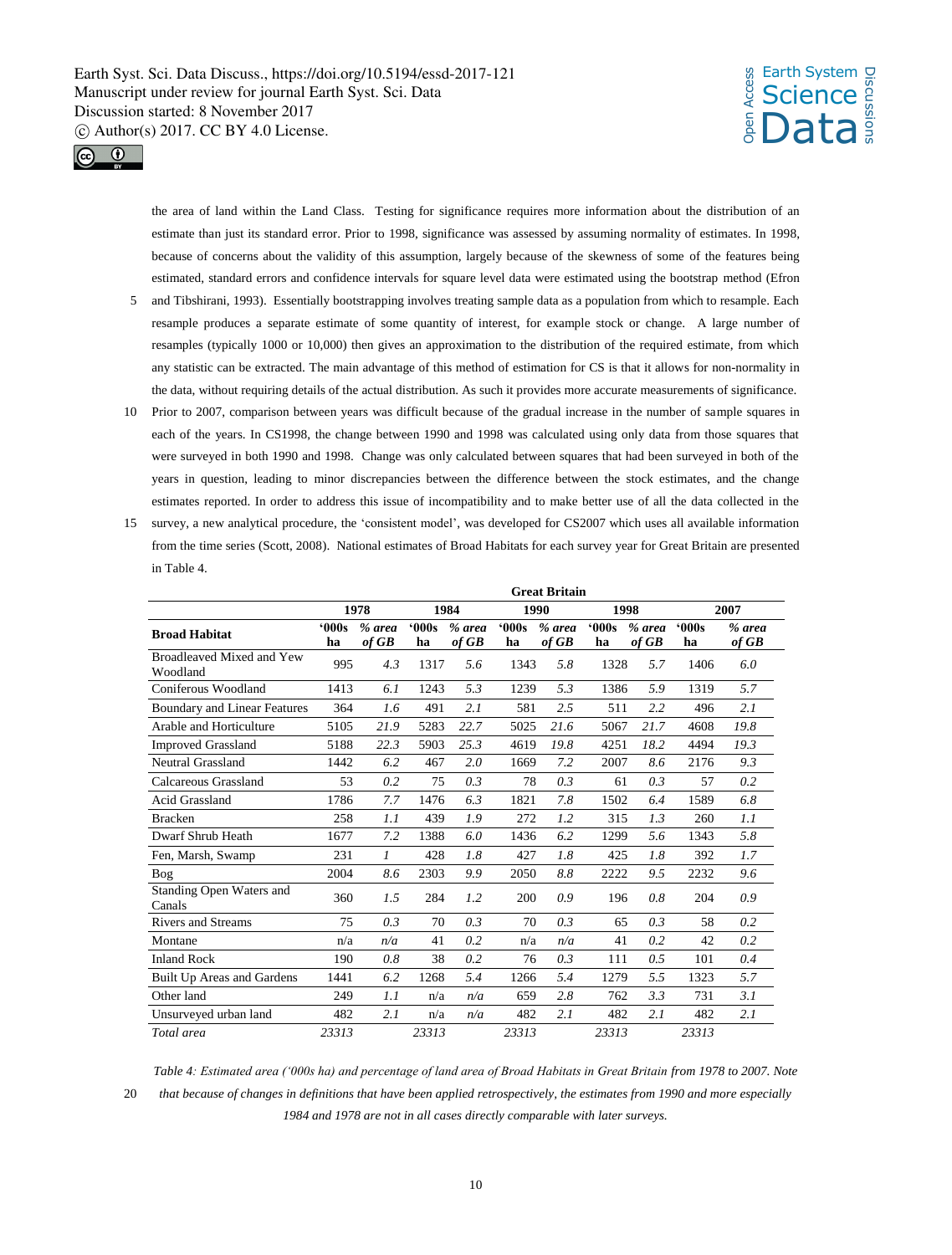



It is important to note that the estimates for 1978 are not directly comparable to those for later surveys published in the Countryside Survey report for 2007 (Carey et al., 2008). This is primarily for two reasons; the first being that due to the limited sample size of 256 1km survey squares, estimates have been calculated using the 1990 ITE Land Classification (with 32 classes) rather than the revised 2007 Land Classification (with 45 classes) (see Section 2), as there are statistically not 5 enough sample survey squares per class with 45 classes. Secondly, due to the way Broad Habitats have been allocated retrospectively, habitats may not necessarily equate directly to the later datasets. The national estimates are publicly available, in addition to the raw data (Barr et al., 2014a;Barr et al., 2014b;Barr et al., 2015a;Barr et al., 2015b;Barr et al.,

#### 10 **7.2 Stock and change: national estimates of linear and point features**

2014e, f;Barr et al., 2014i;Barr et al., 2014l, m;Brown et al., 2014d, a;Bunce et al., 2012a, b).

As with areas, the methods of recording linear and point features have been refined over time, but where there has been consistency of recording over time, the length of linear landscape features and the numbers of point features including trees and ponds (and changes in those lengths and numbers) can be estimated. Assessments of the condition of linear features are confined largely to more recent Countryside Surveys, in particular 1998 and 2007.

- 15 Linear features in the countryside are often complex and made up of different components; for example, a single field boundary may contain a fence, a hedge and a bank. To simplify reporting of these features, a hierarchy of feature types was used to define any compound linear feature (Carey et al., 2008) with ecologically important features, hedges and lines of trees at the top of the hierarchy. National estimates for linear feature types (in '000s km) were achieved by calculating a mean length for each feature type for the sample squares within a Land Class; then multiplying this figure by the number of
- 20 1km squares in the Land Class. This calculation gives an estimate of the total length in the Land Class and subsequently, by summation, of all Land Classes (Table 5). National estimates of ponds and hedgerow tree numbers can be derived in the same way. The national estimates for linear features are publicly available, in addition to the raw data (Barr et al., 2014d, c;Barr et al., 2014h, g;Barr et al., 2014k, j;Brown et al., 2014b, c).

|                                            |      |      |      |      |       | Direction of significant<br>changes |       |
|--------------------------------------------|------|------|------|------|-------|-------------------------------------|-------|
|                                            | 1984 | 1990 | 1998 | 2007 | 84-90 | 90-98                               | 98-07 |
| Hedges                                     | 624  | 506  | 508  | 477  | ⋅     |                                     |       |
| Line of trees/shrubs/relict<br>hedge       | 58   | 71   | 109  | 114  |       |                                     |       |
| Line of trees/shrubs/relict<br>hedge/fence | 32   | 59   | 99   | 114  | ♠     |                                     |       |
| Walls                                      | 198  | 173  | 176  | 174  | ₩     |                                     |       |
| Bank/grass strip                           | 56   | 57   | 62   | 64   |       |                                     |       |
| Fence                                      | 571  | 644  | 653  | 664  |       |                                     |       |

25

*Table 5. The length ('000s km) and change in length of Boundary and Linear Features in Great Britain, from 1984 to 2007.* 

*Arrows denote significant change (p<0.05) in the direction shown*.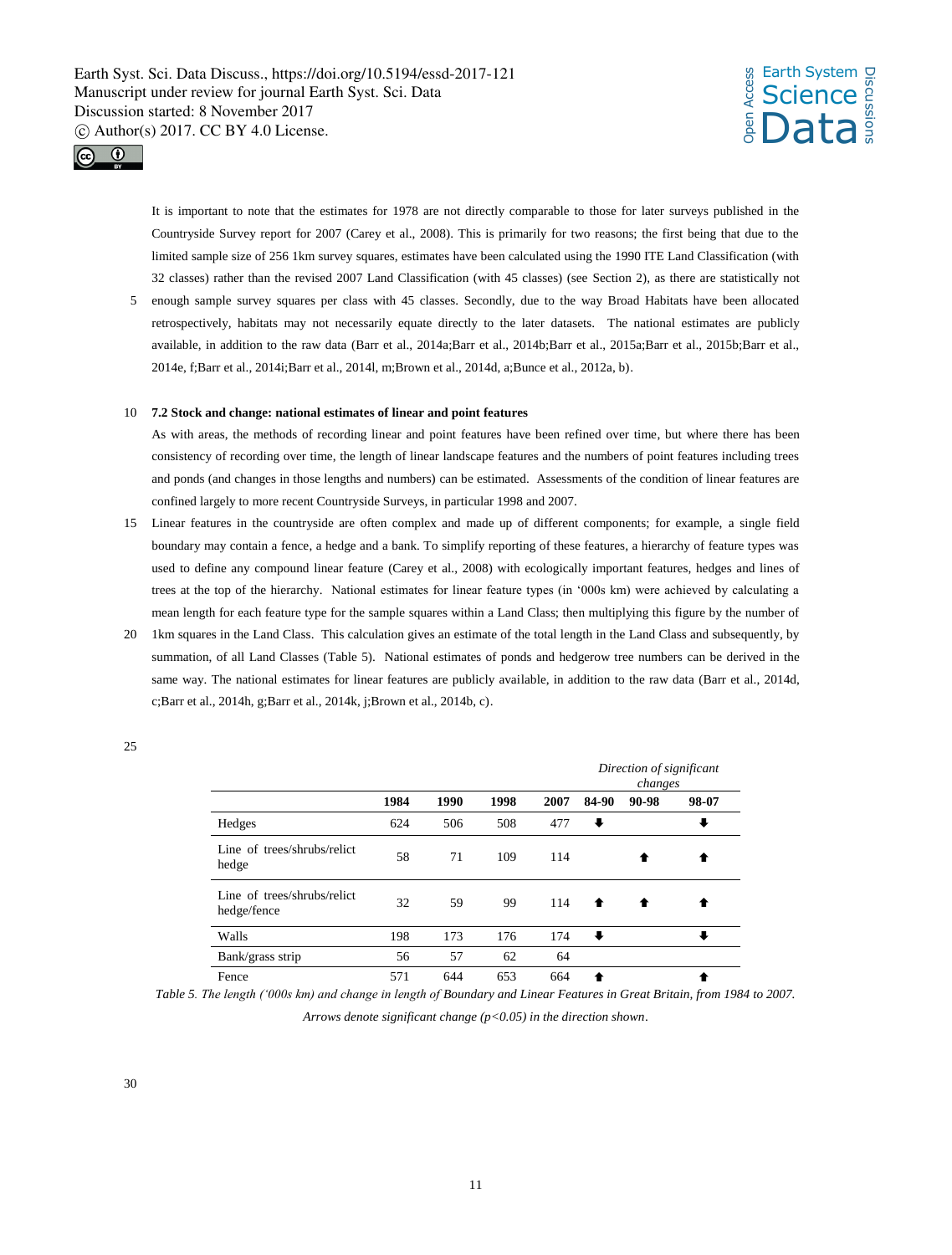*s* Earth System<br>Let Science<br>Enception **Science** Data Discussions



#### **8. Wider uses of data to date**

The potential uses of these unique data sets are wide-ranging, and can be broadly divided into two groups; investigations of ecological drivers and process, and provision of evidence to policy makers.CS data give a national overview of changes in habitats (Haines-Young et al., 2003;Firbank et al., 2003;Norton et al., 2012b;Howard et al., 2003). During the production of

- 5 the National Ecosystem Assessment (NEA) in Britain, CS data (with the inclusion of the Northern Ireland survey) made a vital contribution to our understanding of ecosystems across the United Kingdom (NEA UK, 2011). The CS datasets have increasingly been used in the area of ecosystem services and natural capital, for assessing the scale of the benefits that ecosystems provide, (Norton et al., 2012a) and investigating the distribution and interdependencies of specific environmental variables (Henrys et al., 2015) .
- 10 The datasets can also be used to identify and quantify the extent of a particular species. For example, when the *Chalara fraxinea* ash dieback disease came to prominence in the news in 2012, CS data were used to produce a national picture of ash trees, supplementing information from the Forestry Commission regarding ash in larger woodlands (Forestry Commission, 2012). Estimates of ash as hedgerow trees (Maskell et al., 2013a), within area less than half a hectare (Maskell et al., 2013b) and individual trees (Maskell et al., 2013c) were drawn from CS data. Data have also been used to assess relationships
- 15 between wider species richness (birds and plants) and habitat and landscape feature presence and extent (Rhodes et al., 2015;Smart et al., 2010).

Drivers of environmental change may be investigated, for example the effects of agricultural intensification (Petit et al., 2004a) and farming practices (Potter and Lobley, 1996) on habitat quality and extent.

- CS data have contributed to the area of woodland research, examining the effects of landscape structure on specific species 20 (Petit et al., 2004a;Petit et al., 2004b;Kimberley et al., 2016). The loss of hedgerows have been a key concern since the end of the Second World War, and CS data have proved useful in determining the extent and nature of changes since 1984 (Barr et al., 1991;Barr and Gillespie, 2000;Petit et al., 2003;Norton et al., 2012b), and applying these to policy changes (Barr and Parr, 1994). CS data have contributed to determining policy, for example the Hedgerow Regulations (Anonymous, 1997). CS linear data have been incorporated into other data products, for example Scholefield et al. (2016a);Scholefield et al.
- 25 (2016b).

#### **9. Conclusions**

The ecological landscape element data recorded during the Countryside Survey of Great Britain are an invaluable national resource, which, over the years, has proved useful to a range of users, including the scientific community and national policy

- makers. The data are collected in a statistically robust and quality controlled manner, follow standard, repeatable methods and cover wide temporal and spatial scales. The intention is that a repeat survey will be undertaken in the near future (and a sub-sample of plots have already been surveyed in the summer of 2016, mainly in Wales, largely as part of the Glastir Monitoring and Evaluation Programme (Emmett and GMEP team, 2014)). As a decade has now passed since the most recent full survey, an addition to this long-term national resource is becoming increasingly timely, particularly in these
- 35 current times of political, socio-economic and climatic change.

### **10. Data availability**

The datasets have been assigned Digital Object Identifiers as follows:

40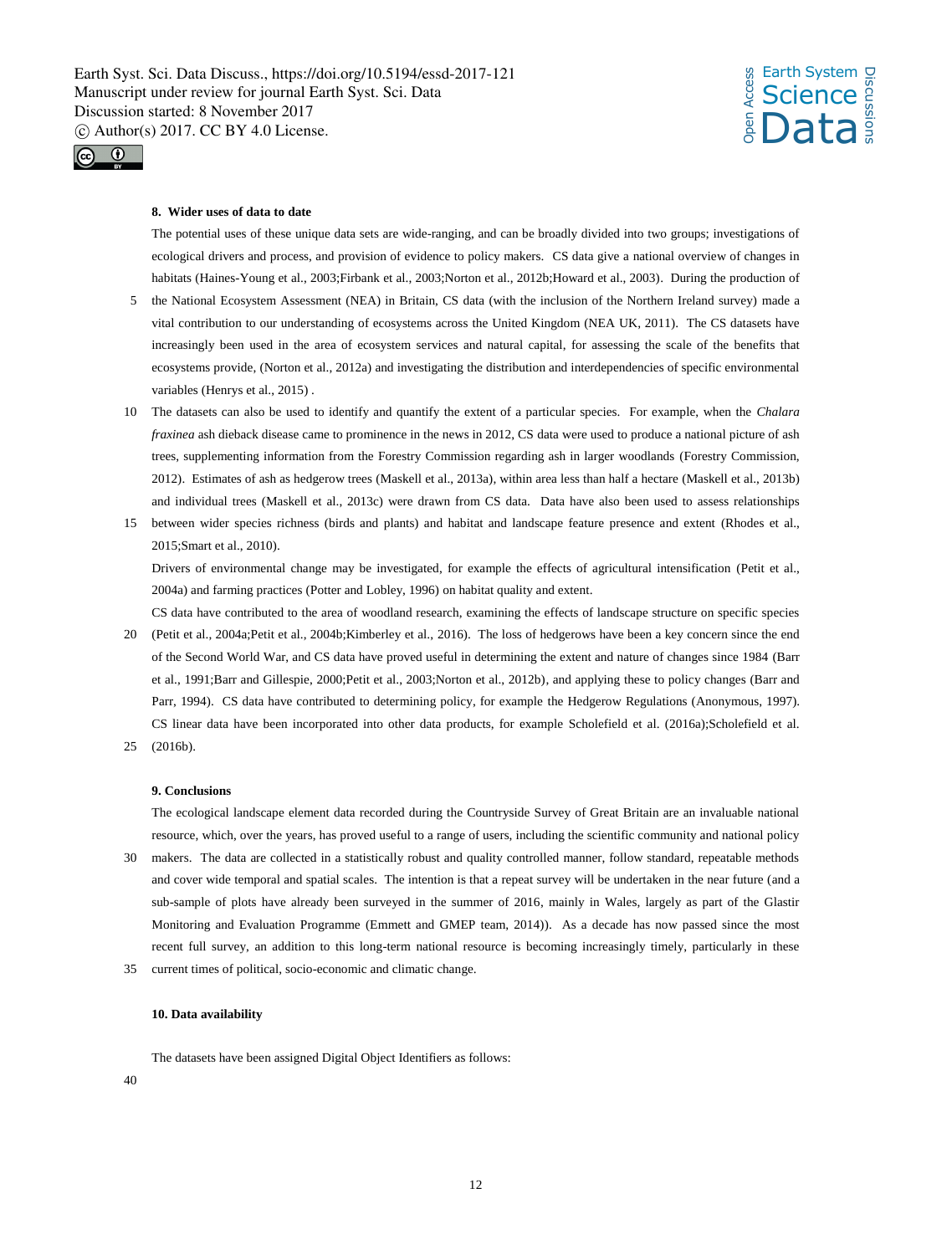## *s* Earth System<br>Let Science<br>Enception **Science** Data Discussions



|                        | 1978            | 1984            | 1990            | 1998            | 2007              |
|------------------------|-----------------|-----------------|-----------------|-----------------|-------------------|
|                        | http://doi.org/ | http://doi.org/ | http://doi.org/ | http://doi.org/ | http://doi.org/   |
|                        | 10.5285/86c01   | 10.5285/b656    | 10.5285/94f66   | 10.5285/1e050   | 10.5285/bf189     |
| Landscape area<br>data | $7ba-dc62-$     | bb43-448d-      | $4e5-10f2-$     | 028-5c55-       | $c57-61eb$        |
|                        | 46f0-ad13-      | $4b2c$ -aade-   | 4655-bfe6-      | $42f4-a0ea-$    | 4339-a7b3-        |
|                        | c862bf31740e    | 7993aa243ea3    | 44d745f5dca7    | c895d827b824    | $d2e81f dde28d$ : |
|                        |                 | http://doi.org/ | http://doi.org/ | http://doi.org/ | http://doi.org/   |
| Landscape              |                 | 10.5285/a3f56   | 10.5285/311da   | 10.5285/8aaf6   | 10.5285/e1d31     |
| linear feature         |                 | $65c-94b2-$     | $ad4-bc8c-$     | $f8c - c245$    | $245 - 4c0a$      |
| data                   |                 | 4c46-909e-      | $485a - bc8a -$ | 46bb-8a2a-      | $4$ dee-b $36$ c- |
|                        |                 | a98be97857e5    | e0d054889219    | f0db012b2643    | b23f1a697f88      |
|                        |                 | http://doi.org/ | http://doi.org/ | http://doi.org/ | http://doi.org/   |
| Landscape              |                 | 10.5285/124b    | 10.5285/1481    | 10.5285/ed109   | 10.5285/55dc5     |
| point feature          |                 | 872e-036e-      | bc63-80d7-      | $44f - 40c8$    | $fd7-d3f7-$       |
| data                   |                 | 4dd3-8316-      | $4d18$ -bcba-   | 4913-b3f5-      | 4440-b8a7-        |
|                        |                 | 476b5f42c16e    | 8804aa0a9e1b    | 13c8e844e153    | 7187f8b0550b      |

*Table 6. Table of DOIs for landscape element data*

The most recent (2007) Land Classification is available as Bunce et al., (2007). National estimate datasets are also available

5 as both non-spatial flat files (Bunce et al., 2012a;Brown et al., 2014d;Barr et al., 2014i;Barr et al., 2014e;Brown et al., 2014b;Barr et al., 2014k, l;Barr et al., 2014g;Barr et al., 2014d;Barr et al., 2014a) and spatial national datasets (Bunce et al., 2012b;Brown et al., 2014c, a;Barr et al., 2014j, m;Barr et al., 2014h;Barr et al., 2014c, f;Barr et al., 2015b;Barr et al., 2015a;Barr et al., 2014b).

The datasets are available from the CEH Environmental Information Data Centre Catalogue (https://catalogue.ceh.ac.uk).

- 10 Datasets are provided under the terms of the Open Government Licence (http://eidchub.ceh.ac.uk/administrationfolder/tools/ceh-standard-licence-texts/ceh-open-government-licence/plain , http://www.nationalarchives.gov.uk/doc/opengovernment-licence/version/3/). The metadata is stored in the ISO 19115 (2003) schema (International Organization for Standardization, 2015) in the UK Gemini 2.1 profile (UK GEMINI, 2015).Users of the datasets will find the following documents useful (supplied as supporting documentation with the datasets): Bunce (1978);Maskell et al. (2008b);(Barr and
- 15 Wood, 2011;Barr, 1998;Barr, 1990, 1984).

#### **Acknowledgements**

We thank all the land-owners who kindly gave permission to survey their holdings in the survey sample squares in 1978, 1984, 1990, 1998 and 2007. Without their co-operation and assistance the Countryside Survey would not exist. We also 20 acknowledge and thank all the field surveyors involved in each field campaign.

The most recent Countryside Survey was funded largely by the Natural Environment Research Council, the Department for Environment Food and Rural Affairs and the Scottish and Welsh Governments.

#### **Author Contributions**

25 *CMW prepared the manuscript with significant contributions from all co-authors, and is the current database manager for the Land Use Research Group at CEH Lancaster. RGHB designed the sampling framework and survey strategy in 1978. RGHB, SMS, LCM, LRN and DCH have all been part of the Countryside Survey co-ordination team for at least one survey, with WAS and PAH contributing statistical support, and SMW, MJB, RJS, RS and JWW providing technical and data management support.*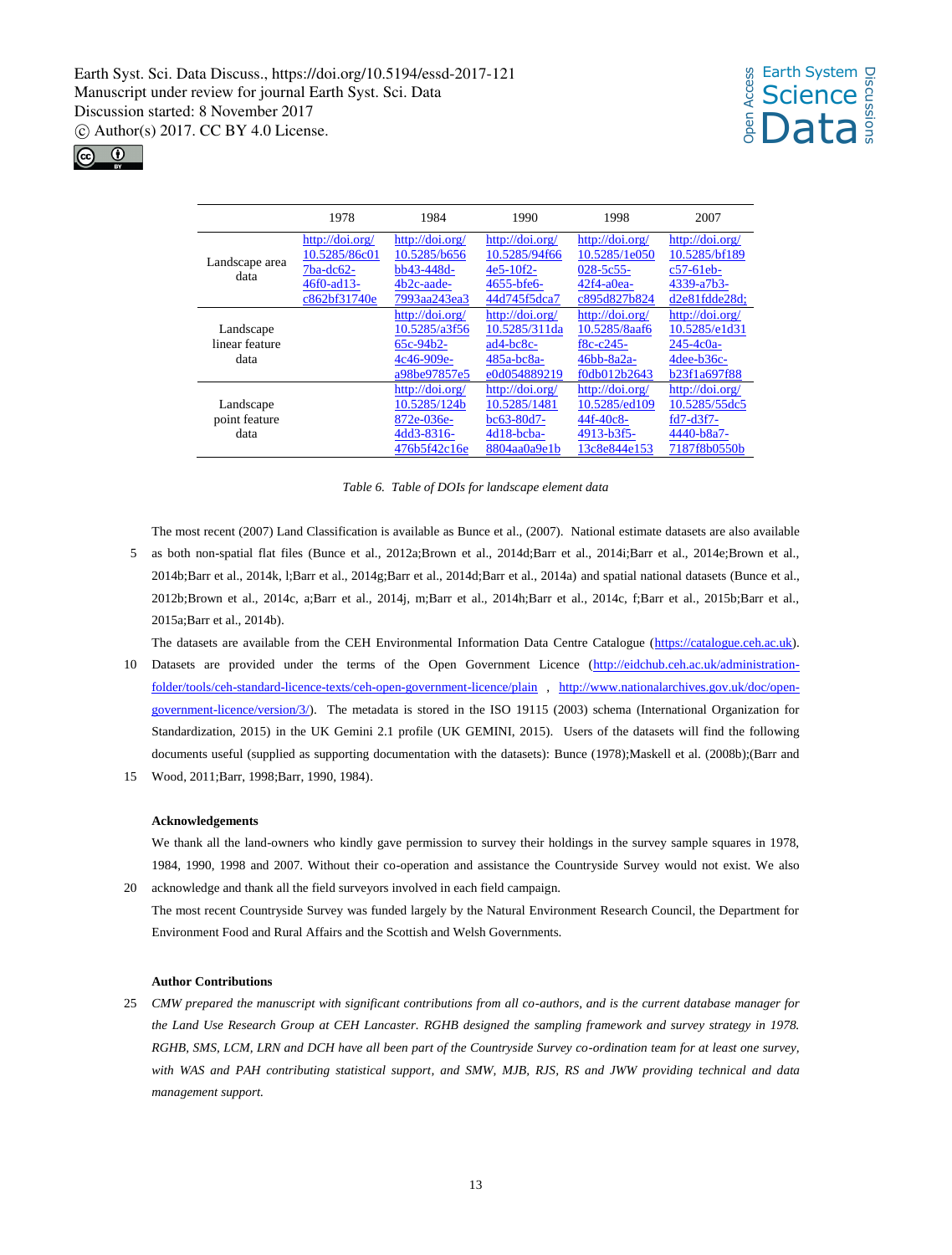



#### **References**

Anonymous: The Hedgerows Regulations, The Stationery Office, London, pp16, 1997.

Barr, C.: Countryside Survey 1984 field handbook, Institute of Terrestrial Ecology, Grange-over-Sands, 1984.

Barr, C.: Countryside Survey 1990 field handbook, Institute of Terrestrial Ecology, Grange-over-Sands, 1990.

5 Barr, C., Howard, D., Bunce, B., Gillespie, M., and Hallam, C.: Changes in hedgerows in Britain between 1984 and 1990. Contract report to the Department Of The Environment, Institute of Terrestrial Ecology, Grange-over-Sands, 1991.

Barr, C., and Gillespie, M.: Estimating hedgerow length and pattern characteristics in Great Britain using Countryside Survey data, Journal of Environmental management, 60, 23-32, doi:10.1006/jema.2000.0359, 2000.

Barr, C. J., and Parr, T. W.: Hedgerows: Linking Ecological Research and Countryside Policy, in: Hedgerow Management 10 and Nature Conservation edited by: Watt, T. A., and Buckley, G. P., Wye College Press, University of London, 1994.

Barr, C. J.: Countryside Survey 2000 Field Handbook, Institute of Terrestrial Ecology, Grange-over-Sands, 1998.

Barr, C. J., and Wood, C. M.: The Sampling Strategy for Countryside Survey (up to 2007). Revised and Updated from: 'The Sampling Strategy for Countryside Survey', C.J. Barr, September 1998. DETR CONTRACT No. CR0212, Lancaster, 2011.

Barr, C. J., Brown, M. J., Bunce, R. G. H., Carey, P. D., Chandler, K., Clarke, R. T., Crowe, A., Gillespie, M. K., Hallam, C. 15 J., Howard, D. C., Maskell, L. C., Ness, M. J., Norton, L. R., Scott, R. J., Scott, W. A., Smart, S. M., Stuart, R. C., Watkins, J. W., Wood, C. M., and Wright, S. M.: Countryside Survey estimates of Broad Habitat area change in Great Britain between 1990,1998 and 2007, NERC Environmental Information Data Centre, doi:10.5285/7e2981e7-bd4c-4992-b7b0- 1b1253bfd20d, 2014a.

Barr, C. J., Brown, M. J., Bunce, R. G. H., Carey, P. D., Chandler, K., Clarke, R. T., Crowe, A., Gillespie, M. K., Hallam, C. 20 J., Howard, D. C., Maskell, L. C., Ness, M. J., Norton, L. R., Scott, R. J., Scott, W. A., Smart, S. M., Stuart, R. C., Wood, C. M., and Wright, S. M.: Countryside Survey mapped estimates of Broad Habitat area change in Great Britain between 1990 and 2007, NERC Environmental Information Data Centre, doi:10.5285/4af5abe4-158a-4736-b318-ec660e09e45a, 2014b.

Barr, C. J., Bunce, R. G. H., Clarke, R. T., Gillespie, M. K., Hallam, C. J., Howard, D. C., Maskell, L. C., Ness, M. J., Norton, L. R., Scott, R. J., Scott, W. A., Smart, S. M., Stuart, R. C., Wood, C. M., and Wright, S. M.: Countryside Survey 25 1990 mapped estimates of linear feature lengths in Great Britain, NERC Environmental Information Data Centre, doi:10.5285/ce514508-bd25-403e-bb35-42001e3c2b25, 2014c.

Barr, C. J., Bunce, R. G. H., Clarke, R. T., Gillespie, M. K., Hallam, C. J., Howard, D. C., Maskell, L. C., Ness, M. J., Norton, L. R., Scott, R. J., Scott, W. A., Smart, S. M., Stuart, R. C., Wood, C. M., and Wright, S. M.: Countryside Survey 1990 estimates of linear feature lengths in Great Britain, NERC Environmental Information Data Centre, 30 doi:10.5285/ebbd1ba0-4497-4c80-891a-34ef3b8989cd, 2014d.

Barr, C. J., Bunce, R. G. H., Clarke, R. T., Gillespie, M. K., Hallam, C. J., Howard, D. C., Maskell, L. C., Ness, M. J., Norton, L. R., Scott, R. J., Scott, W. A., Smart, S. M., Stuart, R. C., Wood, C. M., and Wright, S. M.: Countryside Survey 1990 estimates of Broad Habitat areas in Great Britain, NERC Environmental Information Data Centre, doi:10.5285/32dda22c-24cc-4fa8-adcb-5481b1b77ef1, 2014e.

- 35 Barr, C. J., Bunce, R. G. H., Clarke, R. T., Gillespie, M. K., Hallam, C. J., Howard, D. C., Maskell, L. C., Ness, M. J., Norton, L. R., Scott, R. J., Scott, W. A., Smart, S. M., Stuart, R. C., Wood, C. M., and Wright, S. M.: Countryside Survey 1990 mapped estimates of Broad Habitat areas in Great Britain, NERC Environmental Information Data Centre, doi:10.5285/53ef00f4-e0c5-4095-850e-d4c474bc4ffd, 2014f.
- Barr, C. J., Bunce, R. G. H., Clarke, R. T., Gillespie, M. K., Howard, D. C., Maskell, L. C., Norton, L. R., Scott, R. J., Scott, 40 W. A., Smart, S. M., Stuart, R. C., Watkins, J. W., Wood, C. M., and Wright, S. M.: Countryside Survey 1998 estimates of linear feature lengths in Great Britain, NERC Environmental Information Data Centre, doi:10.5285/59422890-c8d3-49b8 b17e-4f5062475140, 2014g.

Barr, C. J., Bunce, R. G. H., Clarke, R. T., Gillespie, M. K., Howard, D. C., Maskell, L. C., Norton, L. R., Scott, R. J., Scott, W. A., Smart, S. M., Stuart, R. C., Watkins, J. W., Wood, C. M., and Wright, S. M.: Countryside Survey 1998 mapped 45 estimates of linear feature lengths in Great Britain, NERC Environmental Information Data Centre, doi:10.5285/6bc0ccb4- 63c8-4121-bc4b-3c479877cff9, 2014h.

Barr, C. J., Bunce, R. G. H., Clarke, R. T., Gillespie, M. K., Howard, D. C., Maskell, L. C., Norton, L. R., Scott, R. J., Scott, W. A., Smart, S. M., Stuart, R. C., Watkins, J. W., Wood, C. M., and Wright, S. M.: Countryside Survey 1998 estimates of Broad Habitat areas in Great Britain, NERC Environmental Information Data Centre, doi:10.5285/acbb0f9c-f2a5-4cbd-97c3- 50 84e786f2e479, 2014i.

Barr, C. J., Bunce, R. G. H., Maskell, L. C., Norton, L. R., Scott, R. J., Scott, W. A., Smart, S. M., Stuart, R. C., Whittaker, H. A., Wood, C. M., and Wright, S. M.: Countryside Survey 1984 mapped estimates of linear feature lengths in Great Britain, NERC Environmental Information Data Centre, doi:10.5285/362bff26-d2ca-4700-b1f0-22072f4bc0cc, 2014j.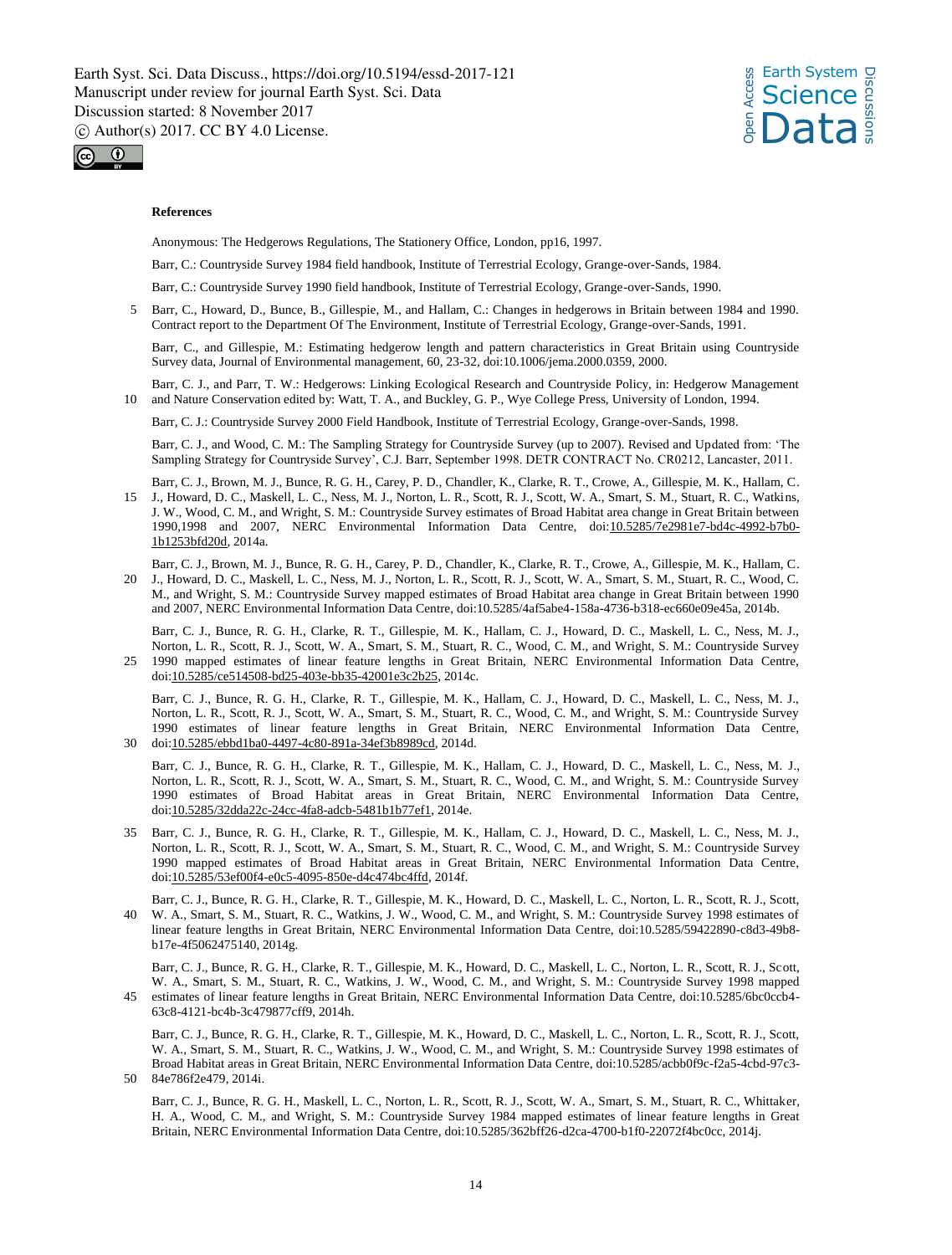



Barr, C. J., Bunce, R. G. H., Maskell, L. C., Norton, L. R., Scott, R. J., Scott, W. A., Smart, S. M., Stuart, R. C., Whittaker, H. A., Wood, C. M., and Wright, S. M.: Countryside Survey 1984 estimates of linear feature lengths in Great Britain, NERC Environmental Information Data Centre, doi:10.5285/271d398c-29de-4ff9-ba68-1b8e0621c6ee, 2014k.

Barr, C. J., Bunce, R. G. H., Maskell, L. C., Norton, L. R., Scott, R. J., Scott, W. A., Smart, S. M., Stuart, R. C., Whittaker, 5 H. A., Wood, C. M., and Wright, S. M.: Countryside Survey 1984 estimates of Broad Habitat areas in Great Britain, NERC Environmental Information Data Centre, doi:10.5285/ad823866-cded-4778-9bd7-999c821b120e, 2014l.

Barr, C. J., Bunce, R. G. H., Maskell, L. C., Norton, L. R., Scott, R. J., Scott, W. A., Smart, S. M., Stuart, R. C., Whittaker, H. A., Wood, C. M., and Wright, S. M.: Countryside Survey 1984 mapped estimates of Broad Habitat areas in Great Britain, NERC Environmental Information Data Centre, doi:10.5285/5964c7a2-0537-40d7-9d1b-76c37c3aadf2, 2014m.

- 10 Barr, C. J., Brown, M. J., Bunce, R. G. H., Carey, P. D., Chandler, K., Crowe, A., Gillespie, M. K., Howard, D. C., Maskell, L. C., Norton, L. R., Scott, R. J., Scott, W. A., Smart, S. M., Stuart, R. C., Watkins, J. W., Wood, C. M., and Wright, S. M.: Countryside Survey mapped estimates of Broad Habitat area change in Great Britain between 1998 and 2007, NERC Environmental Information Data Centre, doi:10.5285/d83a0f9e-00c9-4d2d-9d0a-e92a16dcb334, 2015a.
- Barr, C. J., Bunce, R. G. H., Clarke, R. T., Gillespie, M. K., Hallam, C. J., Howard, D. C., Maskell, L. C., Ness, M. J., 15 Norton, L. R., Scott, R. J., Scott, W. A., Smart, S. M., Stuart, R. C., Watkins, J. W., Wood, C. M., and Wright, S. M.: Countryside Survey mapped estimates of Broad Habitat area change in Great Britain between 1990 and 1998, NERC Environmental Information Data Centre, doi:10.5285/2bfdede9-8008-4ba3-ac8e-af4e6ab9888b, 2015b.

Barr, C. J., Bunce, R. G. H., Clarke, R. T., Gillespie, M. K., Hallam, C. J., Howard, D. C., Maskell, L. C., Ness, M. J., Norton, L. R., Scott, R. J., Scott, W. A., Smart, S. M., Stuart, R. C., Wood, C. M., and Wright, S. M.: Landscape point 20 feature data 1990 [Countryside Survey], NERC Environmental Information Data Centre, doi:10.5285/1481bc63-80d7-4d18 bcba-8804aa0a9e1b, 2016a.

Barr, C. J., Bunce, R. G. H., Clarke, R. T., Gillespie, M. K., Howard, D. C., Maskell, L. C., Norton, L. R., Scott, R. J., Scott, W. A., Smart, S. M., Stuart, R. C., Watkins, J. W., Wood, C. M., and Wright, S. M.: Landscape area data 1998 [Countryside Survey], NERC Environmental Information Data Centre, doi:10.5285/1e050028-5c55-42f4-a0ea-c895d827b824, 2016d.

- 25 Barr, C. J., Bunce, R. G. H., Clarke, R. T., Gillespie, M. K., Howard, D. C., Maskell, L. C., Norton, L. R., Scott, R. J., Scott, W. A., Smart, S. M., Stuart, R. C., Watkins, J. W., Wood, C. M., and Wright, S. M.: Landscape point feature data 1998 [Countryside Survey], NERC Environmental Information Data Centre, doi:10.5285/ed10944f-40c8-4913-b3f5- 13c8e844e153, 2016e.
- Barr, C. J., Bunce, R. G. H., Clarke, R. T., Gillespie, M. K., Howard, D. C., Maskell, L. C., Norton, L. R., Scott, R. J., Scott, 30 W. A., Smart, S. M., Stuart, R. C., Watkins, J. W., Wood, C. M., and Wright, S. M.: Landscape linear feature data 1998 [Countryside Survey], NERC Environmental Information Data Centre, doi:10.5285/8aaf6f8c-c245-46bb-8a2af0db012b2643, 2016f.

Barr, C. J., Bunce, R. G. H., Maskell, L. C., Norton, L. R., Scott, R. J., Scott, W. A., Smart, S. M., Stuart, R. C., Whittaker, H. A., Wood, C. M., and Wright, S. M.: Landscape point feature data 1984 [Countryside Survey], NERC Environmental 35 Information Data Centre, doi:10.5285/124b872e-036e-4dd3-8316-476b5f42c16e, 2016g.

Barr, C. J., Bunce, R. G. H., Maskell, L. C., Norton, L. R., Scott, R. J., Scott, W. A., Smart, S. M., Stuart, R. C., Whittaker, H. A., Wood, C. M., and Wright, S. M.: Landscape linear feature data 1984 [Countryside Survey], NERC Environmental Information Data Centre, doi:10.5285/a3f5665c-94b2-4c46-909e-a98be97857e5, 2016h.

Barr, C. J., Bunce, R. G. H., Maskell, L. C., Norton, L. R., Scott, R. J., Scott, W. A., Smart, S. M., Stuart, R. C., Whittaker, 40 H. A., Wood, C. M., and Wright, S. M.: Landscape area data 1984 [Countryside Survey], NERC Environmental Information Data Centre, doi:10.5285/b656bb43-448d-4b2c-aade-7993aa243ea3, 2016i.

Barr, C. J., Bunce, R. G. H., Cummins, R. P., Hallam, C. J., Hornung, M., and Wood, C. M.: Habitat and vegetation data from an ecological survey of terrestrial key habitats in England, 1992-1993, NERC Environmental Information Data Centre, doi:10.5285/7aefe6aa-0760-4b6d-9473-fad8b960abd4, 2017.

45 Bartholomé, E., and Belward, A.: GLC2000: a new approach to global land cover mapping from Earth observation data, Int. J. Remote Sens., 26, 1959-1977, doi:10.1080/01431160412331291297, 2005.

Brandt, J., Bunce, R., Howard, D., and Petit, S.: General principles of monitoring land cover change based on two case studies in Britain and Denmark, Landscape and Urban Planning, 62, 37-51, 2002.

Brown, M. J., Bunce, R. G. H., Carey, P. D., Chandler, K., Crowe, A., Maskell, L. C., Norton, L. R., Scott, R. J., Scott, W. 50 A., Smart, S. M., Stuart, R. C., Wood, C. M., and Wright, S. M.: Countryside Survey 2007 mapped estimates of Broad Habitat areas in Great Britain, NERC Environmental Information Data Centre, doi:10.5285/bb785c19-3cf6-4483-9fe5- 13829d489a83, 2014a.

Brown, M. J., Bunce, R. G. H., Carey, P. D., Chandler, K., Crowe, A., Maskell, L. C., Norton, L. R., Scott, R. J., Scott, W. A., Smart, S. M., Stuart, R. C., Wood, C. M., and Wright, S. M.: Countryside Survey 2007 estimates of linear feature lengths

55 in Great Britain, NERC Environmental Information Data Centre, doi:10.5285/e687330b-a0f7-45a1-b58c-398e67da3028, 2014b.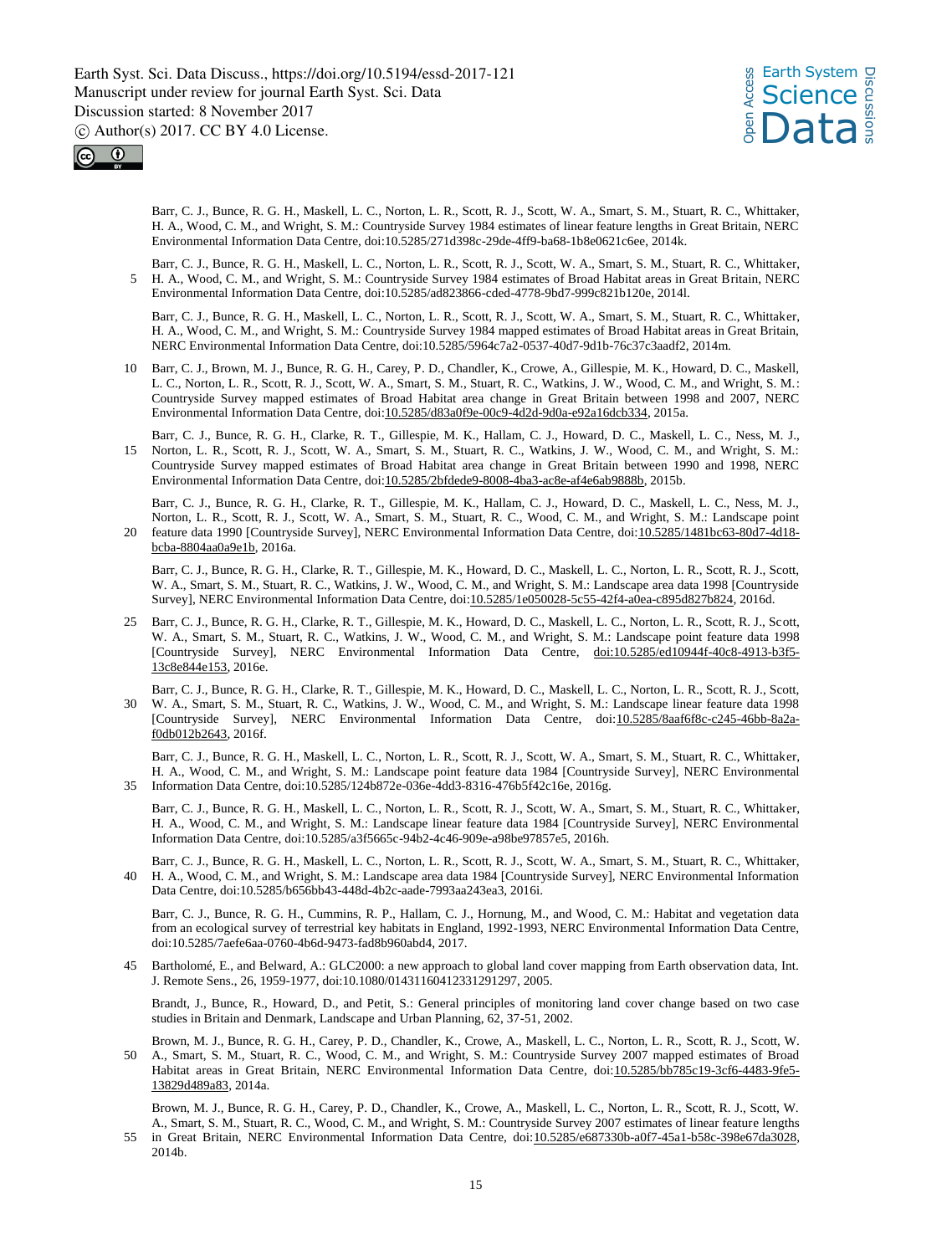



Brown, M. J., Bunce, R. G. H., Carey, P. D., Chandler, K., Crowe, A., Maskell, L. C., Norton, L. R., Scott, R. J., Scott, W. A., Smart, S. M., Stuart, R. C., Wood, C. M., and Wright, S. M.: Countryside Survey 2007 mapped estimates of linear feature lengths in Great Britain, NERC Environmental Information Data Centre, doi:10.5285/fc65177d-b113-420e-a70b-05d3f42682d5, 2014c.

- 5 Brown, M. J., Bunce, R. G. H., Carey, P. D., Chandler, K., Crowe, A., Maskell, L. C., Norton, L. R., Scott, R. J., Scott, W. A., Smart, S. M., Stuart, R. C., Wood, C. M., and Wright, S. M.: Countryside Survey 2007 estimates of Broad Habitat areas in Great Britain, NERC Environmental Information Data Centre, doi:10.5285/f03cba75-8bca-4679-ae2a-77a9fcbd4df3, 2014d.
- Brown, M. J., Bunce, R. G. H., Carey, P. D., Chamberlain, P. M., Chandler, K., Crowe, A., Maskell, L. C., Norton, L. R., 10 Scott, R. J., Scott, W. A., Smart, S. M., Stuart, R. C., Wood, C. M., and Wright, S. M.: Landscape point feature data 2007 [Countryside Survey], NERC Environmental Information Data Centre, doi:10.5285/55dc5fd7-d3f7-4440-b8a7- 7187f8b0550b, 2016a.

Brown, M. J., Bunce, R. G. H., Carey, P. D., Chandler, K., Crowe, A., Maskell, L. C., Norton, L. R., Scott, R. J., Scott, W. A., Smart, S. M., Stuart, R. C., Wood, C. M., and Wright, S. M.: Landscape linear feature data 2007 [Countryside Survey], 15 NERC Environmental Information Data Centre, doi:10.5285/e1d31245-4c0a-4dee-b36c-b23f1a697f88, 2016b.

Brown, M. J., Bunce, R. G. H., Carey, P. D., Chandler, K., Crowe, A., Maskell, L. C., Norton, L. R., Scott, R. J., Scott, W. A., Smart, S. M., Stuart, R. C., Wood, C. M., and Wright, S. M.: Landscape area data 2007 [Countryside Survey], NERC Environmental Information Data Centre, doi:10.5285/bf189c57-61eb-4339-a7b3-d2e81fdde28d, 2016c.

Bunce, R. G. H.: UK Ecological Survey. Handbook of Field Methods., Insitute of Terrestrial Ecology, Grange-over-Sands, 20 1978.

Bunce, R. G. H., and Smith, R. S.: An ecological survey of Cumbria, Structure Plan Working Paper, 4, Cumbria County Council and Lake District Special Planning Board, Kendal 1978.

Bunce, R. G. H., Barr, C. J., Clarke, R. T., Howard, D. C., and Lane, A. M. J.: ITE Land Classification of Great Britain 1990, NERC Environmental Information Data Centre, doi:10.5285/ab320e08-faf5-48e1-9ec9-77a213d2907f, 1990.

25 Bunce, R. G. H., Barr, C. J., Clarke, R. T., Howard, D. C., and Lane, A. M. J.: ITE Merlewood Land Classification of Great Britain, Journal of Biogeography, 23, 625-634., doi:10.1111/j.1365-2699.1996.tb00023.x, 1996a.

Bunce, R. G. H., Barr, C. J., Clarke, R. T., Howard, D. C., and Lane, A. M. J.: Land classification for strategic ecological survey, Journal of Environmental Management, 47, 37-60, doi:10.1006/jema.1996.0034, 1996b.

Bunce, R. G. H., Barr, C. J., Gillespie, M. K., and Howard, D. C.: The ITE Land Classification: providing an environmental 30 stratification of Great Britain, Environmental Monitoring and Assessment, 39, 39-46, doi:10.1007/978-94-009-1653-1\_5, 1996c.

Bunce, R. G. H., Barr, C. J., Clarke, R. T., Howard, D., and Scott, A.: ITE Land Classification of Great Britain 2007, NERC Environmental Information Data Centre, doi:10.5285/5f0605e4-aa2a-48ab-b47c-bf5510823e8f, 2007.

Bunce, R. G. H., Wood, C. M., Henrys, P. A., Smart, S. M., Howard, D. C., and Barr, C. J.: Countryside Survey 1978 35 estimates of Broad Habitat areas in Great Britain, NERC Environmental Information Data Centre, doi:10.5285/c8feabac-7c3f-4c35-91f7-296782b957d1, 2012a.

Bunce, R. G. H., Wood, C. M., Henrys, P. A., Smart, S. M., Howard, D. C., and Barr, C. J.: Countryside Survey 1978 mapped estimates of Broad Habitat areas in Great Britain, NERC Environmental Information Data Centre, doi:10.5285/df180b2e-36ea-410e-8487-5a09942afa9e, 2012b.

Bunce, R. G. H., Wood, C. M., Henrys, P. A., Smart, S. M., Howard, D. C., and Barr, C. J.: Landscape area data 1978 [Countryside Survey], NERC Environmental Information Data Centre, 2016.

Carey, P. D., Wallis, S., Chamberlain, P. M., Cooper, A., Emmett, B. A., Maskell, L. C., McCann, T., Murphy, J., Norton, L. R., Reynolds, B., Scott, W. A., Simpson, I. C., Smart, S. M., and Ullyett, J. M.: Countryside Survey: UK Results from 2007, NERC/Centre for Ecology & Hydrology, Lancaster, 2008.

45 Cole, B., King, S., Ogutu, B., Palmer, D., Smith, G., and Balzter, H.: Corine land cover 2012 for the UK, Jersey and Guernsey, NERC Environmental Information Data Centre, doi:10.5285/32533dd6-7c1b-43e1-b892-e80d61a5ea1d, 2015.

Cooper, A., McCann, T., and Rogers, D.: Northern Ireland countryside survey 2007: Broad Habitat change 1998-2007., Northern Ireland Environment Agency, Coleraine, 2009.

Dunbar, M., Murphy, J., Clarke, R., Baker, R., Davies, C., and Scarlett, P.: Countryside Survey: headwater streams report 50 from 2007. CS Technical Report No. 8/07 NERC Centre for Ecology and Hydrology Wallingford, 2010.

Efron, B., and Tibshirani, R. J.: An introduction to the bootstrap, Chapman and Hall, London, 1993.

Emmett, B. A., Reynolds, B., Chamberlain, P. M., Rowe, E., Spurgeon, D., Brittain, S. A., Frogbrook, Z., Hughes, S., Lawlor, A. J., Poskitt, J., Potter, E., Robinson, D. A., Scott, A., Wood, C., and Woods, C.: Countryside Survey: Soils Report from 2007, Centre for Ecology & Hydrology, Wallingford, UK, 2010.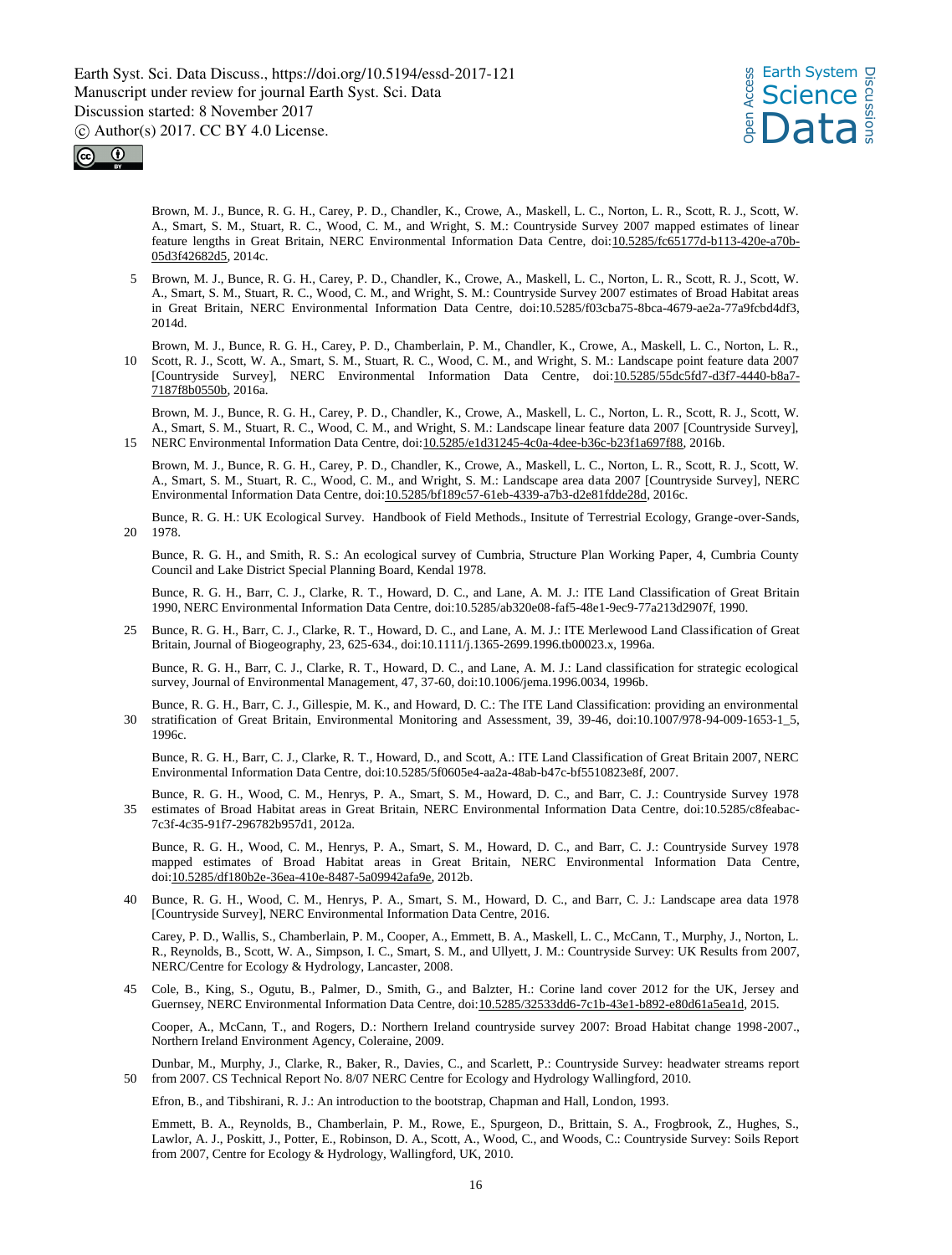*s* Earth System<br>Let Science<br>Enception **Science** Data Discussions



Emmett, B. E., and GMEP team: Glastir Monitoring & Evaluation Programme. First Year Annual Report to Welsh Government (Contract reference: C147/2010/11), NERC/Centre for Ecology & Hydrology, Bangor, 442pp, 2014.

Esri: http://www.esri.com/, access: 23/8/2017, 2017.

Eva, H. D., Belward, A. S., De Miranda, E. E., Di Bella, C. M., Gond, V., Huber, O., Jones, S., Sgrenzaroli, M., and Fritz, 5 S.: A land cover map of South America, Global Change Biology, 10, 731-744, doi:10.1111/j.1529-8817.2003.00774.x, 2004.

Firbank, L. G., Barr, C. J., Bunce, R. G. H., Furse, M. T., Haines-Young, R. H., Hornung, M., Howard, D. C., Sheail, J., Sier, A. R. J., and Smart, S. M.: Assessing stock and change in land cover and biodiversity in GB: an introduction to the Countryside Survey 2000, Journal of Environmental Management, 67, 207-218, doi:10.1016/S0301-4797(02)00174-3, 2003.

Forestry Commission: NFI preliminary estimates of quantities of broadleaved species in British woodlands, with special 10 focus on ash, Edinburgh, 2012.

Fuller, R. M., Groom, G. B., and Jones, A. R.: The land cover map of Great Britain: an automated classification of Landsat Thematic Mapper data, Photogrammetric Engineering and Remote Sensing, 60, 553-562, 1994a.

Fuller, R. M., Sheail, J., and Barr, C. J.: The Land of Britain, 1930-1990: a comparative study of Field Mapping and Remote Sensing Techniques, The Geographical Journal, 160, 173-184, doi:10.2307/3060075, 1994b.

15 Fuller, R. M., Smith, G. M., Sanderson, J. M., Hill, R. A., Thomson, A. G., Cox, R., Brown, N. J., Clarke, R. T., Rothery, P., and Gerard, F. F.: Land Cover Map 2000 - Module 7 final report, NERC Centre for Ecology & Hydrology, Huntingdon, 2001.

Haines-Young, R., Barr, C., Firbank, L., Furse, M., Howard, D., McGowan, G., Petit, S., Smart, S., and Watkins, J.: Changing landscapes, habitats and vegetation diversity across Great Britain, Journal of Environmental Management, 67, 20 267-281, doi:10.1016/S0301-4797(02)00179-2, 2003.

Henrys, P., Bee, E., Watkins, J., Smith, N., and Griffiths, R.: Mapping natural capital: optimising the use of national scale datasets, Ecography, 38, 632-638, doi:10.1111/ecog.00402, 2015.

Hornung, M. F., Barr, C. J., and Bunce, R. G. H.: Current status and prospects for key habitats in England. Part 6: Summary report, Institute of Terrestrial Ecology, Grange-over-Sands, 1997.

25 Howard, D., Watkins, J., Clarke, R., Barnett, C., and Stark, G.: Estimating the extent and change in Broad Habitats in Great Britain, Journal of Environmental Management, 67, 219-227, doi:10.1016/S0301-4797(02)00175-5, 2003.

International Organization for Standardization, ISO 19115:2003: http://www.iso.org/iso/catalogue\_detail.htm?csnumber=26020, access: 12/10/2015, 2015.

Jackson, D.: Guidance on the Interpretation of the Biodiversity Broad Habitat Classification (Terrestrial and Freshwater 30 Types): Definitions and the Relationship with Other Habitat Classifications (JNCC Report, No 307), JNCC, Published online, http://jncc.defra.gov.uk/page-2433, 73pp, 2000.

Kimberley, A., Blackburn, G. A., Whyatt, J. D., and Smart, S. M.: How well is current plant trait composition predicted by modern and historical forest spatial configuration?, Ecography, 39, 67-76, doi:10.1111/ecog.01607, 2016.

Maddock, A.: UK Biodiversity Action Plan; Priority Habitat Descriptions, Published online, 35 http://jncc.defra.gov.uk/PDF/UKBAP\_PriorityHabitatDesc-Rev2011.pdf, 2008.

Maskell, L. C., Norton, L. R., Smart, S. M., Carey, P. D., Murphy, J., Chamberlain, P. M., Wood, C. M., Bunce, R. G. H., and Barr, C. J.: Countryside Survey. Field Mapping Handbook CS Technical Report No. 1/07, Centre for Ecology & Hydrology, Lancaster, 2008a.

Maskell, L. C., Norton, L. R., Smart, S. M., Scott, R., Carey, P. D., Murphy, J., Chamberlain, P. M., Wood, C. M., Bunce, R. 40 G. H., and Barr, C. J.: Vegetation Plots Handbook CS Technical Report No.2/07, Centre for Ecology and Hydrology, Lancaster, 2008b.

Maskell, L. C., Henrys, P. A., Norton, L. R., Smart, S. M., and Wood, C. M.: Distribution of Ash trees (Fraxinus excelsior) in Countryside Survey data, NERC Centre for Ecology & Hydrology, Lancaster, 2013a.

Maskell, L. C., Henrys, P. A., Norton, L. R., Smart, S. M., and Wood, C. M.: Distribution of ash trees within areas less than half a hectare in Great Britain, NERC Environmental Information Data Centre, doi:10.5285/7f7c99c7-5457-444d-978afe7b01a85fd0, 2013b.

Maskell, L. C., Henrys, P. A., Norton, L. R., Smart, S. M., and Wood, C. M.: Distribution of individual ash trees in Great Britain, NERC Environmental Information Data Centre, doi:10.5285/0c3567a8-3700-4d52-a21f-de1bd709141a, 2013c.

Mayaux, P., Bartholomé, E., Fritz, S., and Belward, A.: A new land‐cover map of Africa for the year 2000, Journal of 50 Biogeography, 31, 861-877, 2004.

Morton, D., Rowland, C., Wood, C., Meek, L., Marston, C., Smith, G., Wadsworth, R., and Simpson, I.: Final Report for LCM2007 - the new UK land cover map, NERC/Centre for Ecology & Hydrology, WallingfordCS Technical Report No. 9/07, 2011.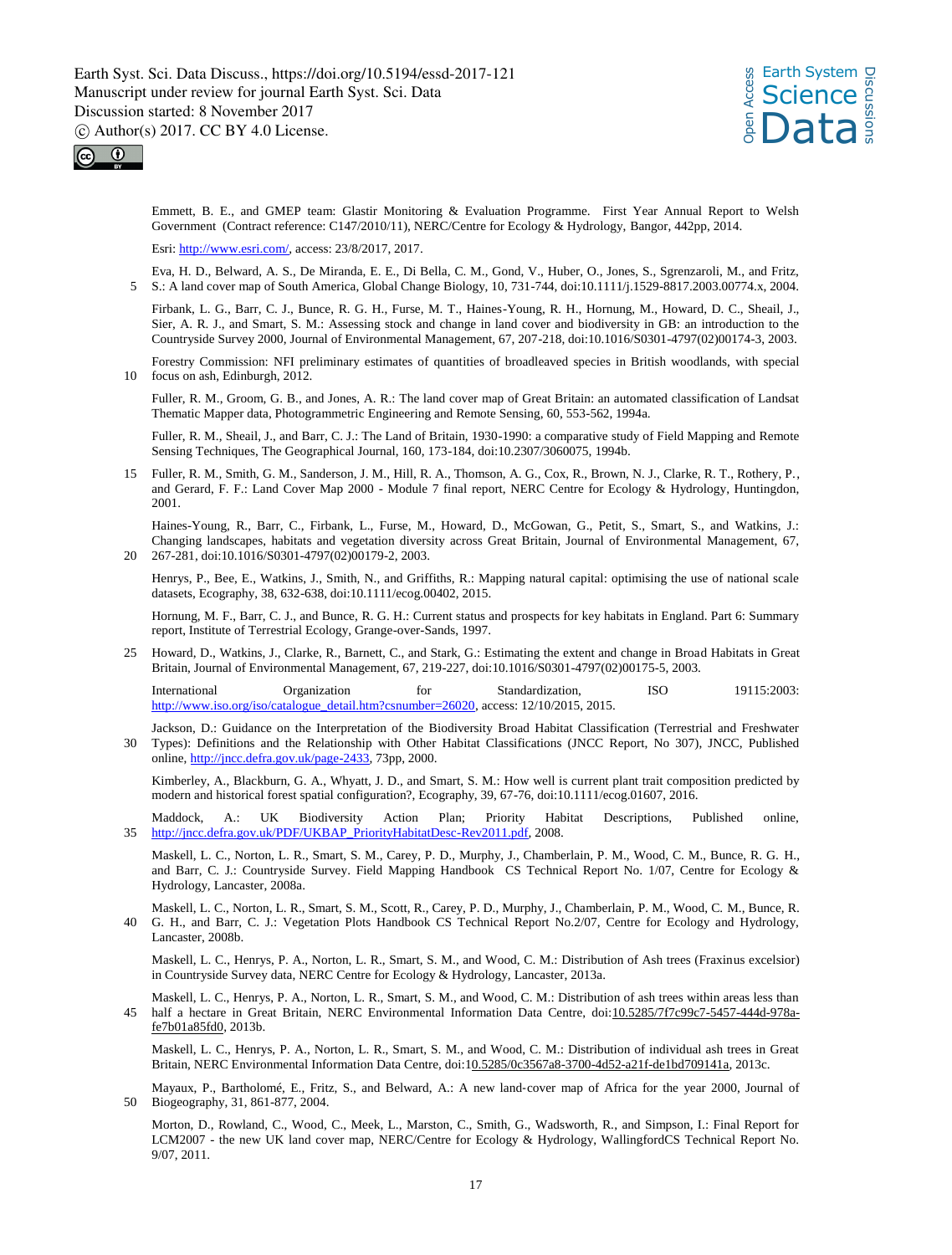



NEA UK: The UK national ecosystem assessment, UNEP-WCMC, Cambridge, 2011.

Norton, L., Inwood, H., Crowe, A., and Baker, A.: Trialling a method to quantify the 'cultural services' of the English landscape using Countryside Survey data, Land Use Policy, 29, 449-455, doi:10.1016/j.landusepol.2011.09.002, 2012a.

Norton, L. R., Scholefield, P. S., Maskell, L. C., Smart, S. M., Murphy, J., Williams, P., Scarlett, P., and Clarke, R.: Quality 5 Assurance Report: MAPPING QUALITY ASSURANCE EXERCISE Centre for Ecology and Hydrology Lancaster, 2008.

Norton, L. R., Maskell, L. C., Smart, S. M., Dunbar, M. J., Emmett, B. A., Carey, P. D., Williams, P., Crowe, A., Chandler, K., Scott, W. A., and Wood, C. M.: Measuring stock and change in the GB countryside for policy: key findings and developments from the Countryside Survey 2007 field survey, Journal of Environmental Management, 113, 117-127, doi:10.1016/j.jenvman.2012.07.030, 2012b.

10 Oracle: https://www.oracle.com, access: 23/8/2017, 2017.

Petit, S., Stuart, R., Gillespie, M., and Barr, C.: Field boundaries in Great Britain: stock and change between 1984, 1990 and 1998, Journal of Environmental Management, 67, 229-238, doi:10.1016/S0301-4797(02)00176-7, 2003.

Petit, S., Griffiths, L., Smart, S. S., Smith, G. M., Stuart, R. C., and Wright, S. M.: Effects of area and isolation of woodland patches on herbaceous plant species richness across Great Britain, Landsc. Ecol., 19, 463-471, 15 doi:10.1023/B:LAND.0000036141.30359.53, 2004a.

Petit, S., Howard, D. C., and Stuart, R. C.: A national perspective on recent changes in the spatial characteristics of woodland in the British landscape, Landscape and Urban Planning, 69, 127-135, doi:10.1016/j.landurbplan.2003.10.031, 2004b.

Potter, C., and Lobley, M.: The farm family life cycle, succession paths and environmental change in Britain's countryside, 20 Journal of Agricultural Economics, 47, 172-190, doi:10.1111/j.1477-9552.1996.tb00683.x, 1996.

Prosser, M. V., and Wallace, H. L.: Countryside Survey 1990 Quality Assurance Exercise. Report to Institute of Terrestrial Ecology, Merlewood Research Station, Canon Pyon, Herefordshire, 1992.

Prosser, M. V., and Wallace, H. L.: Countryside Survey 2000 Quality Assurance Exercise. Report to Institute of Terrestrial Ecology, Merlewood Research Station. Second draft, Canon Pyon, Herefordshire, 1999.

25 Rhodes, C. J., Henrys, P., Siriwardena, G. M., Whittingham, M. J., and Norton, L. R.: The relative value of field survey and remote sensing for biodiversity assessment, Methods in Ecology and Evolution, 6, 772-781, doi:10.1111/2041-210X.12385, 2015.

Romão, C.: Interpretation manual of European Union habitats, version EUR 28, 2013.

Scholefield, P., Morton, D., Rowland, C., Henrys, P., Howard, D., and Norton, L.: A model of the extent and distribution of 30 woody linear features in rural Great Britain, Ecology and Evolution, 6, 8893-8902, doi:10.1002/ece3.2607, 2016a.

Scholefield, P. A., Morton, R. D., Rowland, C. S., Henrys, P. A., Howard, D. C., and Norton, L. R.: Woody linear features framework, Great Britain v.1.0, NERC Environmental Information Data Centre, doi:10.5285/d7da6cb9-104b-4dbc-b709 c1f7ba94fb16, 2016b.

Scott, W. A.: Countryside Survey. Statistical Report (Countryside Survey Technical Report No. 4/07), NERC Centre for 35 Ecology and Hydrology Lancaster, 2008.

Sheail, J., and Bunce, R. G. H.: The development and scientific principles of an environmental classification for strategic ecological survey in the United Kingdom, Environmental Conservation, 30, 147-159, doi:10.1017/S0376892903000134, 2003.

Smart, S., Maskell, L., Dunbar, M., Emmett, B., Marks, S., Norton, L., Rose, P., and Simpson, I.: An Integrated Assessment 40 of Countryside Survey data to investigate Ecosystem Services in Great Britain. Countryside Survey Technical Report No. 10/07, NERC Centre for Ecology and Hydrology, Lancaster, 2010.

Ståhl, G., Allard, A., Esseen, P.-A., Glimskär, A., Ringvall, A., Svensson, J., Sundquist, S., Christensen, P., Torell, Å. G., and Högström, M.: National Inventory of Landscapes in Sweden (NILS)—scope, design, and experiences from establishing a multiscale biodiversity monitoring system, Environmental monitoring and assessment, 173, 579-595, doi:10.1007/s10661- 45 010-1406-7, 2011.

UK GEMINI, UK GEMINI http://www.agi.org.uk/join-us/agi-groups/standards-committee/uk-gemini, access: 12/5/15, 2015.

Williams, P., Biggs, J., Crowe, A., Murphy, J., Nicolet, P., Weatherby, A., and Dunbar, M.: Countryside survey: ponds report from 2007. CS Technical Report No. 7/07 . Pond Conservation and NERC/Centre for Ecology & Hydrology, 50 Wallingford, 2010.

Wood, C. M., Howard, D. C., Henrys, P. A., Bunce, R. G. H., and Smart, S. M.: Countryside Survey: measuring habitat change over 30 years: 1978 data rescue - final report, NERC Centre for Ecology & Hydrology, Lancaster, 2012.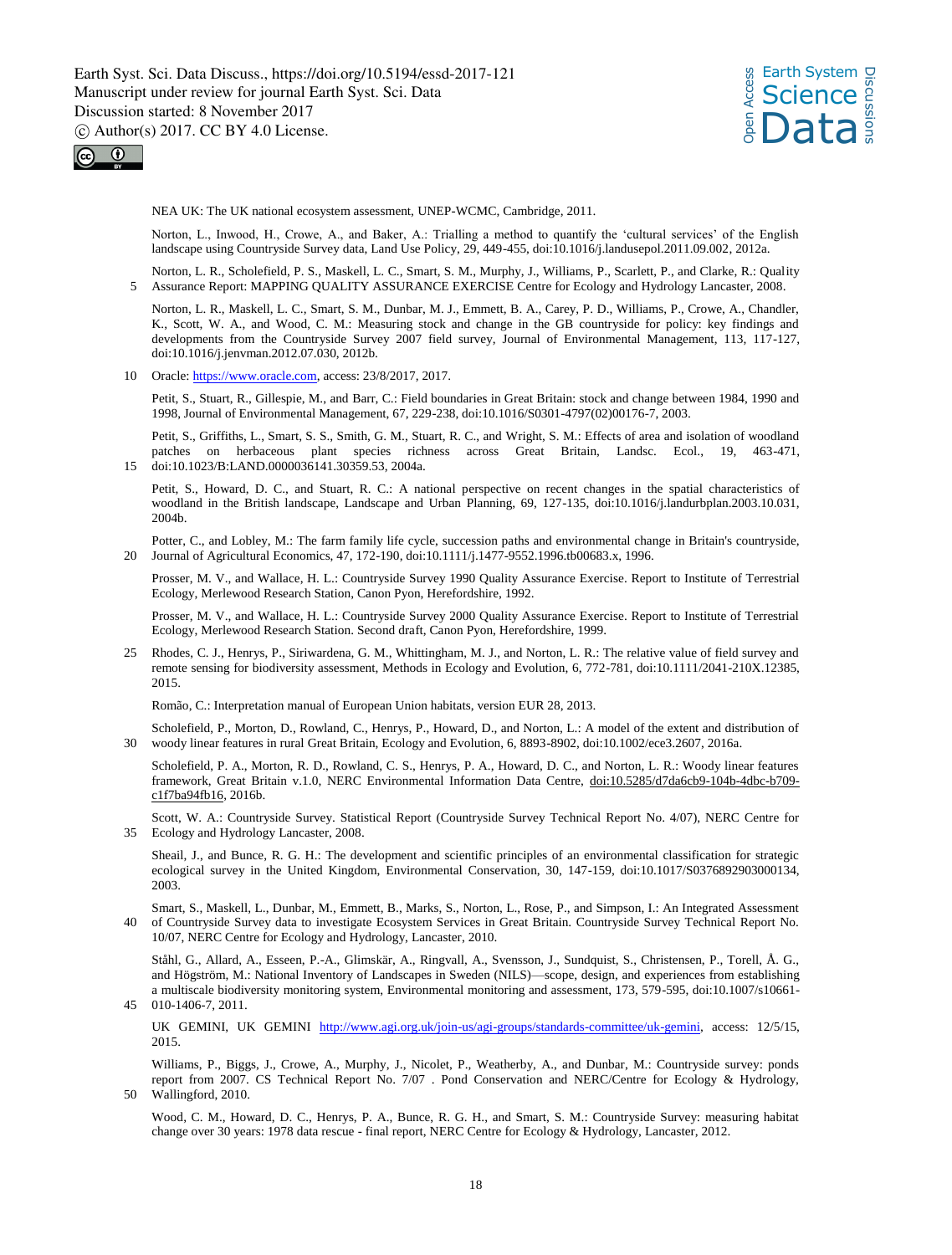



Wood, C. M., Norton, L. R., and Rowland, C. S.: What are the costs and benefits of using aerial photography to survey habitats in 1km squares?, NERC Centre for Ecology & Hydrology, Lancaster, UK, 2015.

Wood, C. M., and Bunce, R. G. H.: Survey of the terrestrial habitats and vegetation of Shetland, 1974 – a framework for long-term ecological monitoring, Earth Syst. Sci. Data, 8, 89-103, doi:10.5194/essd-8-89-2016, 2016.

5 Wood, C. M., Smart, S. M., Bunce, R. G. H., Norton, L. R., Maskell, L. C., Howard, D. C., Scott, W. A., and Henrys, P. A.: Long-term vegetation monitoring in Great Britain – the Countryside Survey 1978–2007 and beyond, Earth Syst. Sci. Data, 9, 445-459, doi:10.5194/essd-9-445-2017, 2017.

Wyatt, B., Greatorex-Davies, J., Hill, M., Parr, T., Bunce, R., and Fuller, R.: Comparisons of land cover definitions. Department of Environment Countryside 1990 Series, Vol. 3, HMSO, London, 1994.

10

15

20

#### **Figure 1: Map of sampling locations across Britain**

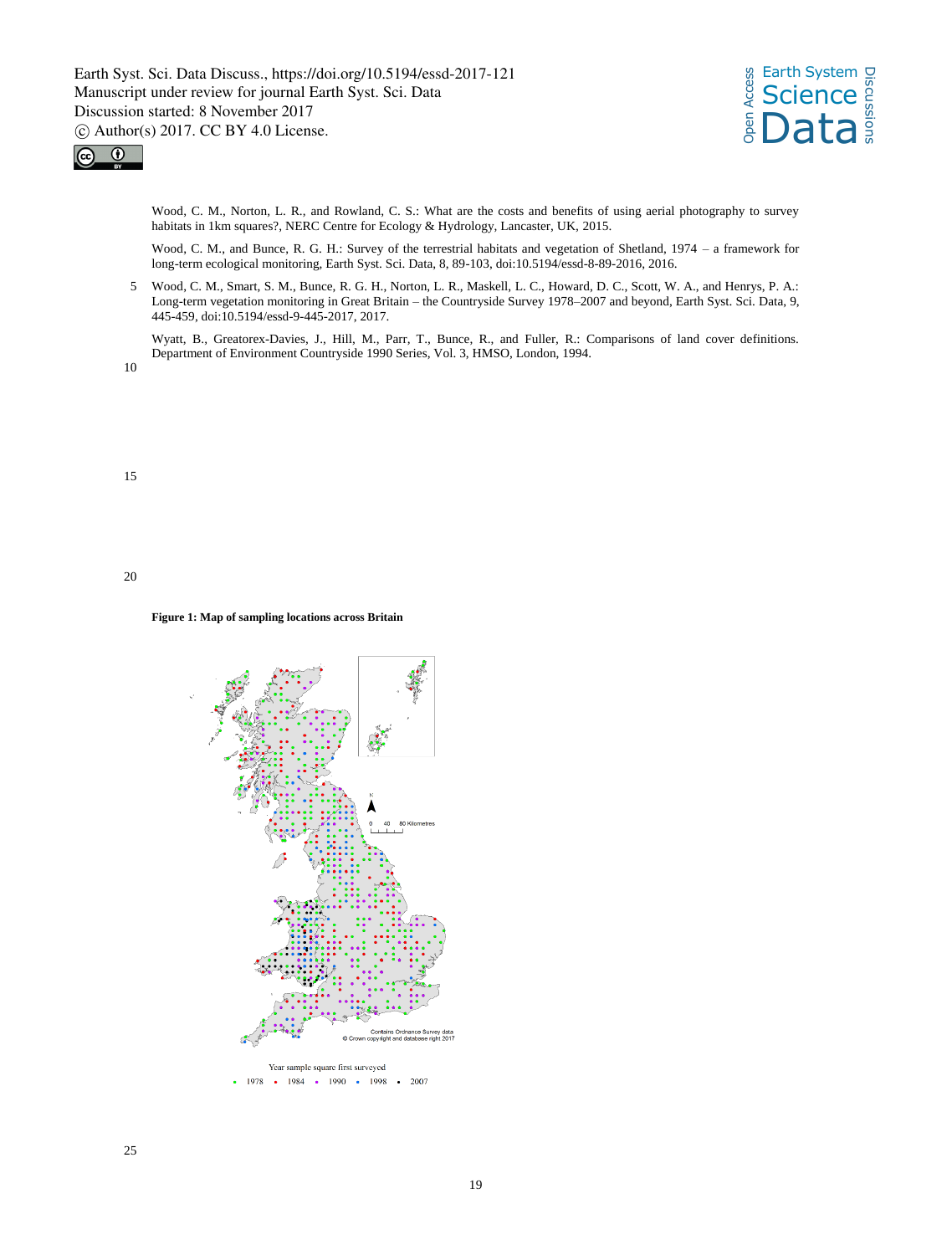



5

**Figure 2: ITE Land Classification, 2007**



10 **Figure 3: Example of a field mapping sheet**